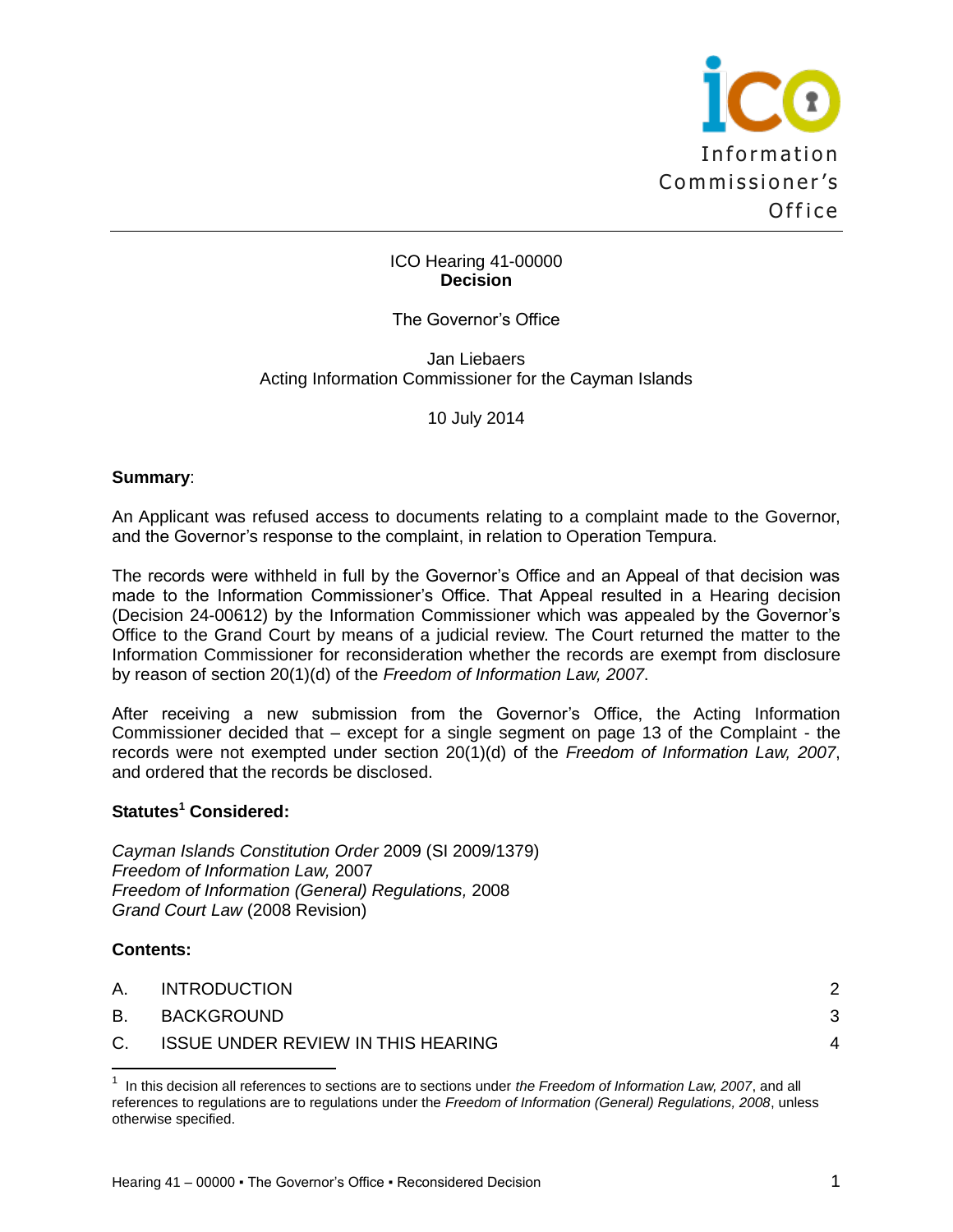## [D. CONSIDERATION OF ISSUE UNDER REVIEW](#page-5-0) **6** 6

[E. FINDINGS AND DECISION](#page-27-0) 28

# <span id="page-1-0"></span>**A. INTRODUCTION**

[1] On 8 February 2012 an Applicant made a request to the Governor's Office under the *Freedom of Information Law, 2007* ("FOI Law") for:

> *1. A complaint originally filed by Martin Polaine, former legal advisor to Operation Tempura, alleging interference in the investigations conducted by that operation. According to Mr Polaine, "my complaint related to sections of the judiciary, to the Attorney General's Chambers and the FCO (Foreign and Commonwealth Office)." This complaint was taken over by Martin Bridger, former SIO of Operation Tempura, after Mr. Polaine refused to accept the terms under which the investigation into the allegations was* [sic] *to be conducted.*

> *2. The Governor's response to the complaint, which I understand was based on the findings of an investigation conducted by Benjamin Aina, QC and was released to Mr. Bridger in March 2011*.

- [2] In response, the Governor's Office denied access to Mr. Polaine's complaint and the Governor's response ("the responsive records") on 14 February 2012, relying on section 54(1)(a).
- [3] Since HE the Governor had made the initial decision, an internal review was not possible, and an appeal under section 42 was directly made to the Information Commissioner's Office ("ICO") on 16 February 2012.
- [4] In the course of the ICO's pre-hearing investigation, the Governor's Office introduced new exemptions, namely sections 17(b)(i) (actionable breach of confidence), 20(1)(d) (prejudice to the effective conduct of public affairs), and 23(1) (personal information).
- [5] The investigation was stopped on 22 June 2012, and the matter proceeded to a formal Hearing process before the Information Commissioner (the "Commissioner"). On 22 November 2012 the Commissioner issued Decision  $24$ -0061 $2^2$ , in which she found that the provision in section 54(1)(a) did not apply to the responsive records, and that the exemptions in sections 17(b)(i), 20(1)(d) and 23(1) did not apply, and ordered the Governor's Office to disclose the responsive records.
- [6] The Governor's Office applied for leave for a judicial review in the Grand Court on 7 January 2013. Leave was granted on 8 February 2013. The Governor's Office applied for judicial review on 19 February 2013. The application was heard by Acting Justice Sir Alan Moses ("Moses LJ" or "the Judge") on 30 and 31 October 2013.
- [7] In his Judgment and Order in *Governor of the Cayman Islands v Information Commissioner*  Cause G0003/2013, dated 23 December 2013, the Judge ruled that the responsive records were not exempted from disclosure under section 54(1), as had been claimed by the Governor's

 2 ICO Decision 24-00612 22 November 2012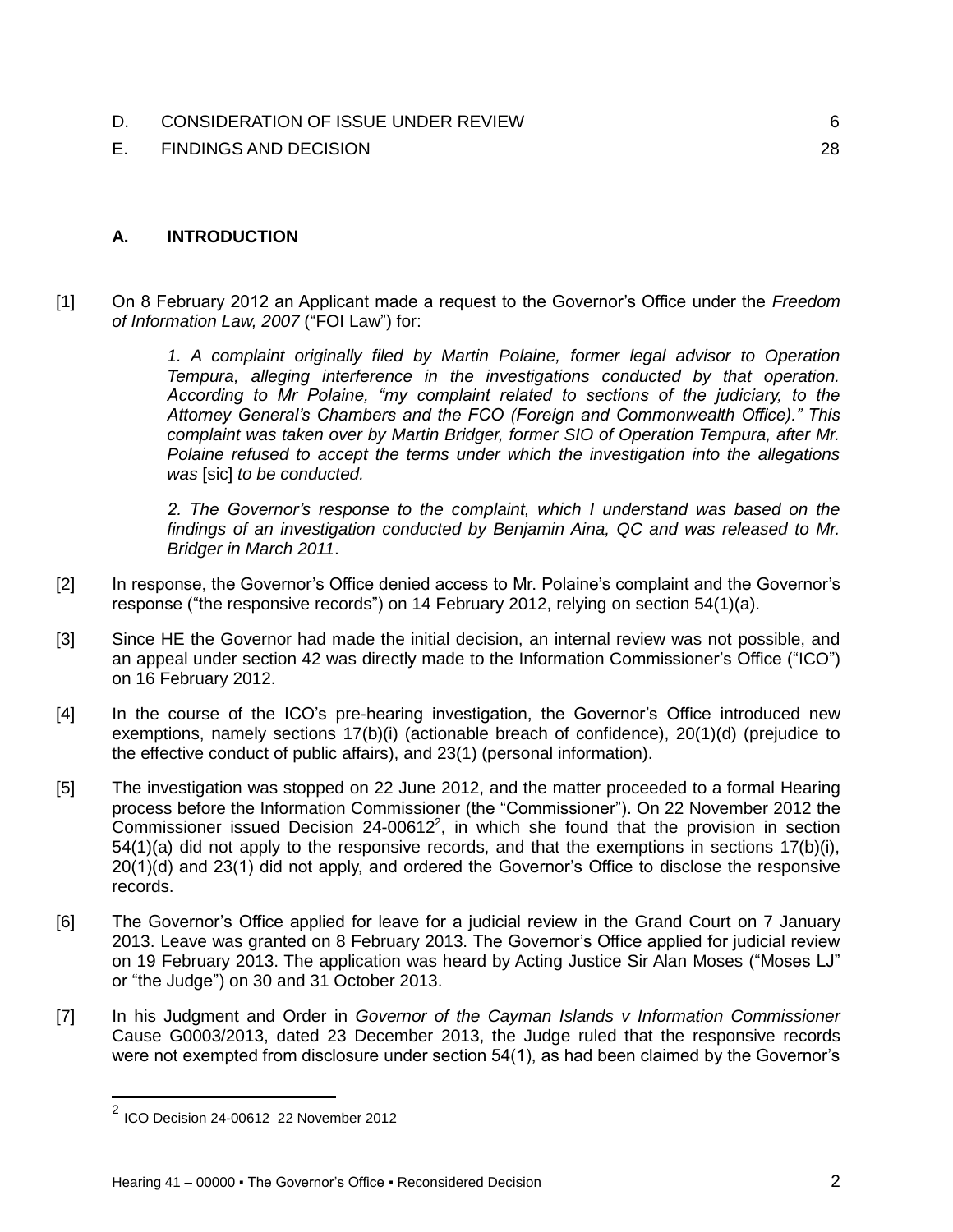Office. The Judge also found that the case for the exemption in section 20(1)(d) had not been properly laid before the Commissioner, and, as a result, the Commissioner had failed to strike the essential balance in considering the exemption and, if applicable, the public interest. Consequently, the Judge ordered that the Commissioner reconsider the exemption claimed under section 20(1)(d).

- [8] In the course of the judicial review, the Applicant withdrew, but the proceedings continued given the important nature of the issues at stake, and the Judge rejected the notion that the Commissioner's Decision should be quashed on this basis, saying "The issues are far too important to leave matters without final resolution."<sup>3</sup>
- [9] In accordance with the Order, on 4 March 2014 the ICO invited the Governor's Office to make a new submission in writing, "on the sole basis of the application of the exemption in section 20(1)(d) of the FOI Law." The submission was received by the ICO in early April 2014, and after a period of analysis and investigation, the Hearing reconsideration was closed on 12 May 2014, when a date was set for a new Decision to be rendered by the Acting Information Commissioner on 11 June 2014. On 9 June 2014 the ICO extended the decision deadline under section 43(1) and informed the Governor's Office that the decision would be due on 11 July 2014.

## <span id="page-2-0"></span>**B. BACKGROUND**

 $\overline{\phantom{a}}$ 

- [10] For detailed background information, I refer to the Judgment and Order of Acting Justice Moses in the Judicial Review, as well as to paragraphs 6 through 11 of the Information Commissioner's Decision 24-00612.
- [11] I draw particular attention to the following concluding passages from the Judgment:

*58. … What had to be balanced was the public interest in ensuring that the summary dismissal was reasoned and transparent against the dangers of repetition of dismissed complaints. In my view, the Commissioner failed to strike that essential balance either in her consideration under s.20(1)(d) or under s.26 because even if she decided that there would be prejudice to the effective conduct of public affairs, she was still required to consider where the public interest finally lay. Yet again, I repeat, it was not her fault that she did not do so. The issue was never properly laid before her. Nonetheless I do not regard the paragraphs to which I have referred as an adequate discussion of where the balance lay between those two aspects of public interest, repetition of the complaints and, on the other hand, open and clear explanation of the Governor's dismissal.* 

*59. In the light of that conclusion I must consider the appropriate remedy. I say at once that I reject the suggestion that I should myself decide that the Governor satisfied the burden upon her. The decision should, in my view, be taken by the official tasked by the law to make such decision, the Commissioner. She, after all, has the expertise of conditions in the Cayman Islands. Whilst I cannot rule out another appeal, clearly it is better if she strikes the balance than the Court. It was suggested that if, as I have done, I* found the decision defective, I should merely quash it in the light of the fact that the *original applicant has abandoned his claim to access to the documents. I reject that suggestion. The issues are far too important to leave matters without final resolution. My view is that the Commissioner should reconsider the exemption claimed under* 

<sup>3</sup> *Governor of the Cayman Islands v Information Commissioner* Judgment Cause G 0003/2013, 23 December 2013 paras 12 and 59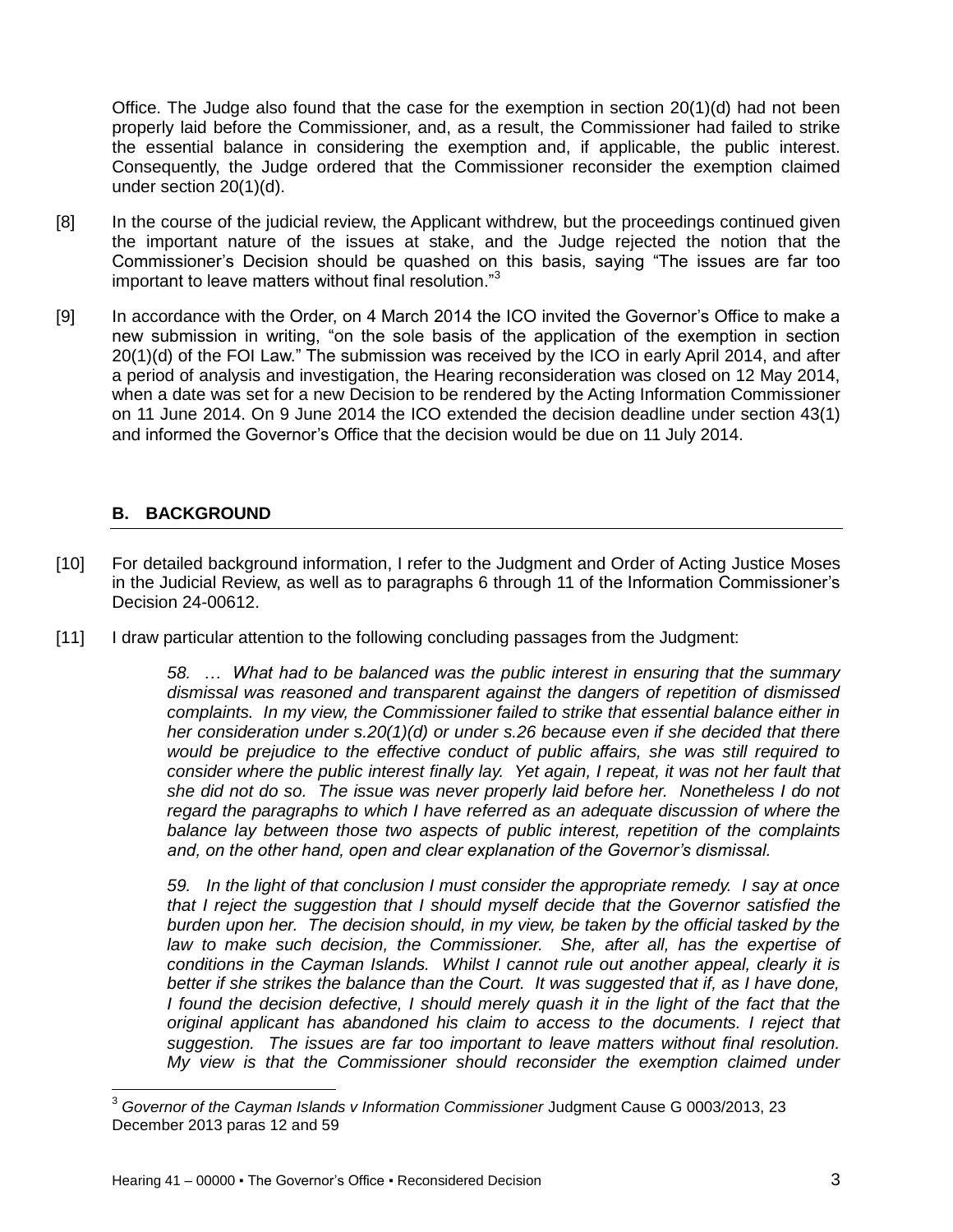*s.20(1)(d).* 

*60. I hope I have identified the important issues which fall to be decided without indicating where I believe the balance should be struck. If others think I have nudged the Commissioner one way or the other, they are mistaken. I also consider, subject to submissions as to order that I should make, that the Governor should be permitted to put in further written argument should she be so advised to make good her claim. …*

*61. I shall hear further argument in light of the decision I have reached as to the order I should make. For the reasons I have given I allow the appeal in relation to the order of disclosure and remit the question of disclosure for further consideration of the exemption under s.20(1)(d).* 

- [12] After hearing further arguments on the Order, the Judge ordered the following:
	- *1. It is declared that the requested documents are not exempted from disclosure by virtue of section 54(1) of the FOI Law;*
	- *2. The order of certiorari to quash the Decision is granted;*
	- *3. The Decision is remitted back to the Respondent to reconsider whether the requested records are exempt from disclosure by reason of section 20(1)(d) of the FOI law;*
	- *4. It is declared that on remission the Respondent is to use such investigative powers pursuant to the FOI Law as she considers necessary and for the purpose of her reconsideration is to receive such written or oral submissions, as the FOI Law permits and, consistent with that Law, she considers necessary.*
	- *5. There shall be no order as to costs.*

### <span id="page-3-0"></span>**C. ISSUE UNDER REVIEW IN THIS HEARING**

[13] In the third point of his Order of 23 December 2013, Moses LJ explicitly set out the scope of the reconsideration, as follows:

> *3. The Decision is remitted back to the Respondent to reconsider whether the requested records are exempt from disclosure by reason of section 20(1)(d) of the FOI law;*

- [14] In accordance with the Order, on 4 March 2014 the ICO Registrar of Hearings invited the Governor's Office to submit its "views in writing on the sole basis of the application of the exemption in section 20(1)(d) of the FOI Law."<sup>4</sup>
- [15] In its submission the Governor's Office acknowledges the singular focus of the reconsideration, stating (my emphasis):

*2. On 23 December 2013, Acting Justice Sir Alan Moses … ordered that [the Commissioner's] decision was unlawful, because the Commissioner had failed to consider adequately the exemption in section 20(1)(d) of the Freedom of Information*  Law 2007 ... . He quashed the Commissioner's decision and remitted the question of

 4 ICO Hearing 41-00000 *Notice of Hearing* 4 March 2014 p.1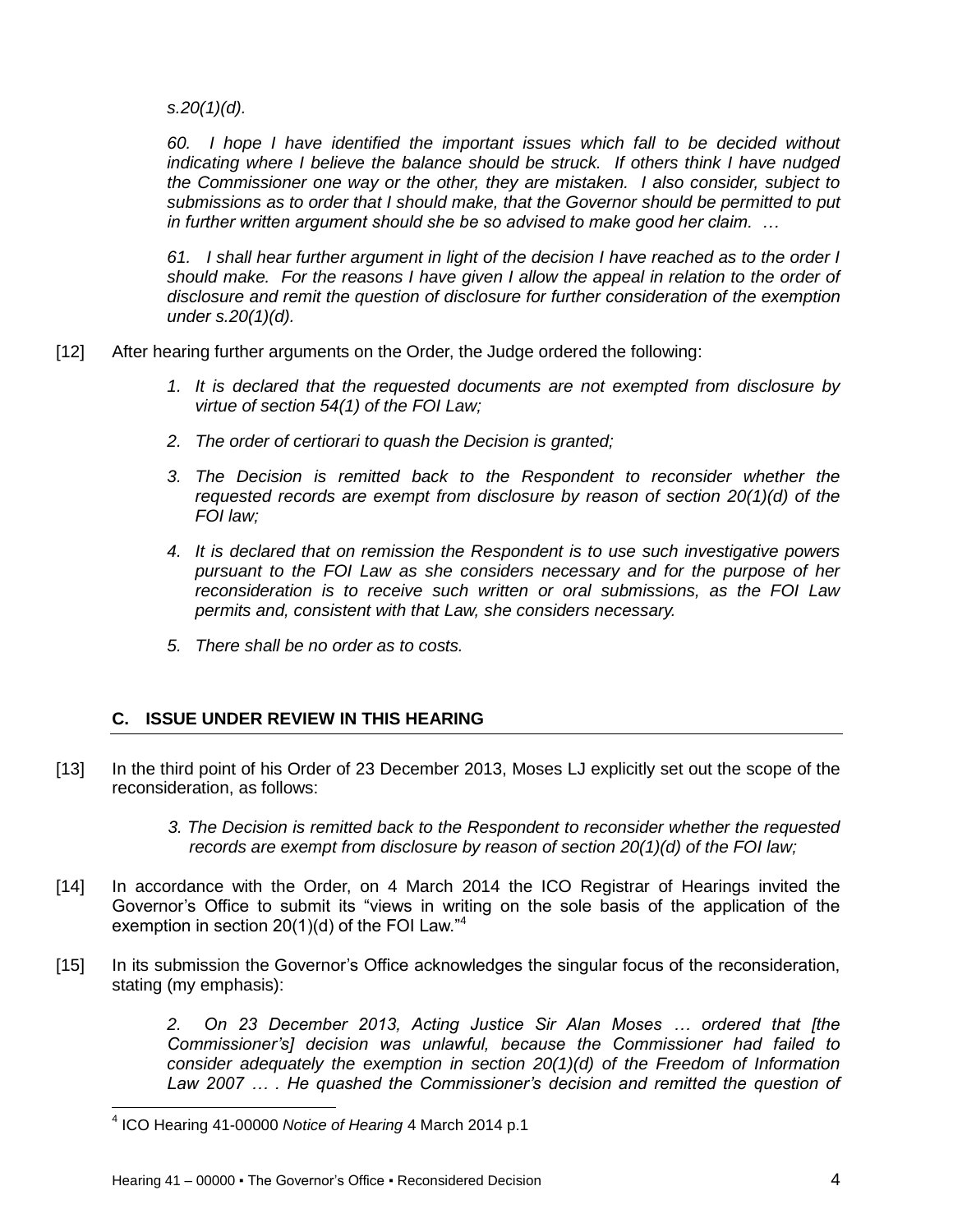*disclosure to the Commissioner for further consideration of the application of this exemption.*

*…* 

*16. On 14 February 2012 the Governor's Office informed [the Applicant] that it would not release the records. The Governor relied on the exemptions in sections 54(1)(a), 17(b)(i), 23(1) and 20(1)(d) of the FOI Law. Of those sections, only section 20(1)(d) is now relied upon.* 

*…*

*25. The Governor now relies on the exemption in section 20(1)(d) of the FOI Law.*

- [16] Yet, despite the explicit, singular focus of the current reconsideration the Governor's Office also asks me to consider additional exemptions which it claims are relevant, namely the exemptions in sections  $16(b)(i)$ ,  $16(b)(ii)$  and  $17((b)(ii)$ . In support, the Governor's Office states that the Commissioner has discretion to allow a public authority to rely on any exemption even if it did not rely on that exemption when initially refusing to disclose, following *APPGER v Information Commissioner and Ministry of Defence* [2011] UKUT 153 (AAC).
- [17] I will not consider the new exemptions raised, for the following reasons. Firstly, this reconsideration stems directly from the Judge's unambiguous Order which is very clear to the effect that my reconsideration should only be concerned with the application of section 20(1)(d).
- [18] Secondly, as the Governor's Office points out, the relevant date for assessing whether the public authority is under an obligation to disclose a requested record is "the time when the request was first dealt with", as confirmed by the UK's Upper Tribunal in *Evans v Information*  Commissioner [2012] UKUT 313 (AAC)<sup>5</sup>, which, it says, in this case, was 14 February 2012. I agree that the relevant date in this regard is the time when the request was received and initially dealt with by the Governor's Office in February 2012. The circumstances briefly described by the Governor's Office in support of the additional exemptions in sections 16(b)(i), 16(b)(ii) and 17((b)(ii), now being claimed, had at that time not yet materialized.
- [19] Consequently, I will not consider the new exemptions raised by the Governor's Office, and the sole issue to be determined in this Decision is whether the two responsive records, i.e. the complaint originally filed by Mr. Martin Polaine, subsequently taken over by Mr. Martin Bridger, and the Governor's response to the complaint, are exempt from disclosure by reason of section  $20(1)(d)$ .
- [20] Section 20 specifies:

 $\overline{\phantom{a}}$ 

*20. (1) A record is exempt from disclosure if-*

*(a) its disclosure would, or would be likely to, prejudice the maintenance of the convention of collective responsibility of Ministers;*

*(b) its disclosure would, or would be likely to, inhibit the free and frank exchange of views for the purposes of deliberation;*

 $<sup>5</sup>$  For clarity, the applicant in that case was Mr. Rob Evans, not Mr. John Evans, the original applicant in</sup> this case, as identified by Moses LJ in para 1 of the Judgment in *Governor of the Cayman Islands* op cit.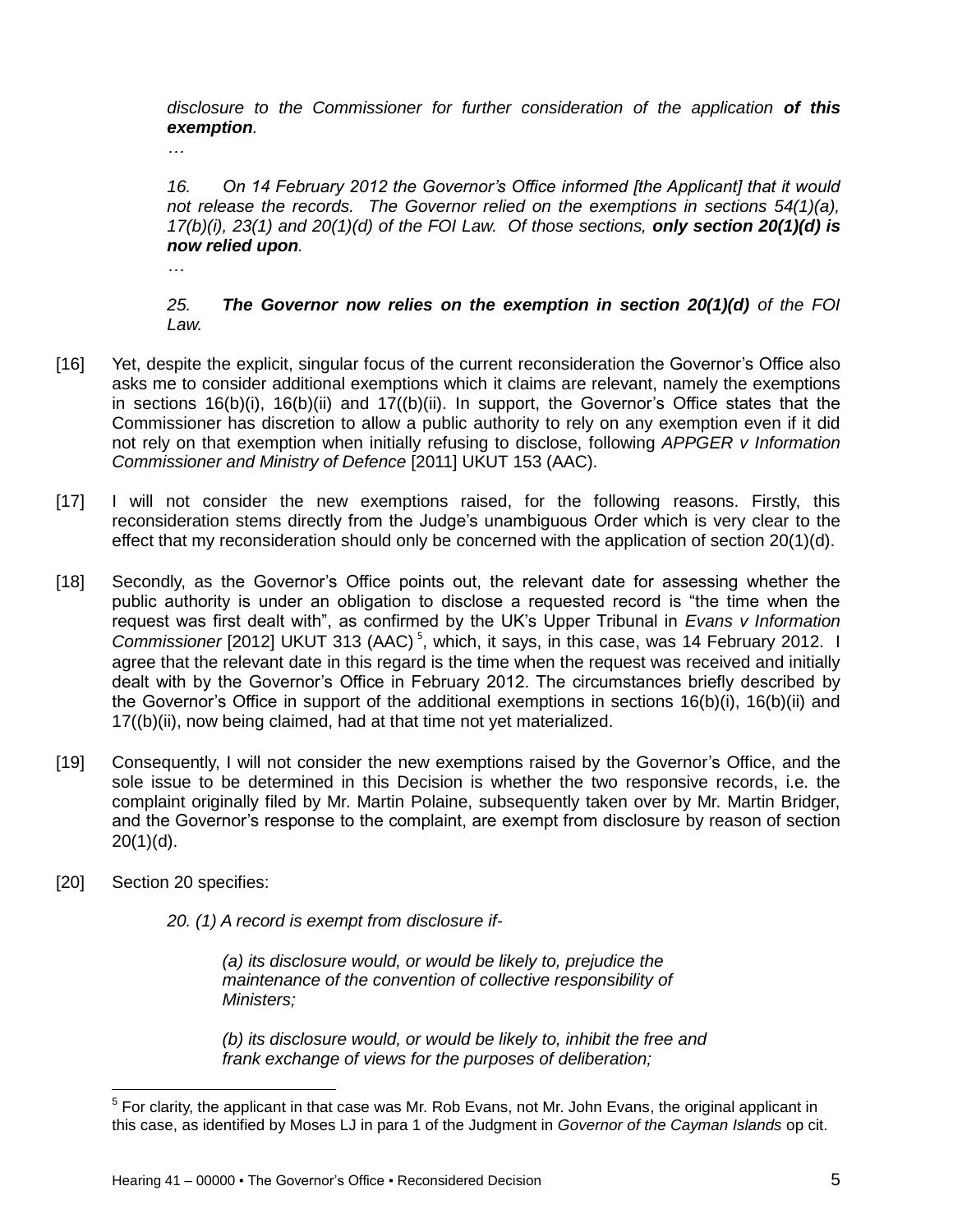*(c) it is legal advice given by or on behalf of the Attorney-General; or*

*(d) its disclosure would otherwise prejudice, or would be likely to prejudice, the effective conduct of public affairs.*

*(2) The initial decision regarding-*

*(a) subsection (1) (a) shall be made not by the information manager but by the Minister concerned;*

*(b) subsection (1) (b), (c) and (d) shall be made not by the information manager but by the Minister or chief officer concerned.*

### <span id="page-5-0"></span>**D. CONSIDERATION OF ISSUE UNDER REVIEW**

#### The position of the Governor's Office:

- [21] The Governor's Office asserts that Moses LJ approved a number of principles relating to the exemption in section 20(1)(d):
	- firstly:

*this category of exemption is intended to apply to those cases where it would be necessary in the interests of good government to withhold information, but which are not covered by another specific exemption, and where the disclosure would prejudice the public authority's ability to offer an effective public service or to meet its wider objectives or purposes due to the disruption caused by the disclosure or the diversion of resources in managing the impact of disclosure.<sup>6</sup>*

- secondly, the Judge stated there must be a real and significant risk of prejudice, as identified in *McIntyre v Information Commissioner and the Ministry of Defence*  EA/2007/0068.<sup>7</sup>
- thirdly, appropriate weight should be attached to the evidence from the Governor as to the prejudice likely to be caused by disclosure of the documents in issue, following the approach in *Cole v Information Commissioner and Ministry of Defence* EA/2013/0042 and  $0043$ . $8$  The Governor's Office asserts that this principle was stated by Moses LJ in the review of the Commissioner's decision, but that it ought to apply equally in the present reconsideration by the Acting Commissioner.

 $\overline{a}$ 

<sup>6</sup> *Governor of the Cayman Islands… Judgment* op cit para 37, quoting from: *McIntyre v Information Commissioner and the Ministry of Defence* EA/2007/0068 para 25

<sup>7</sup> *McIntyre* op cit para 40

<sup>8</sup> *Cole v Information Commissioner and Ministry of Defence* EA/2013/0042 and 0043 30 October 2013 para 29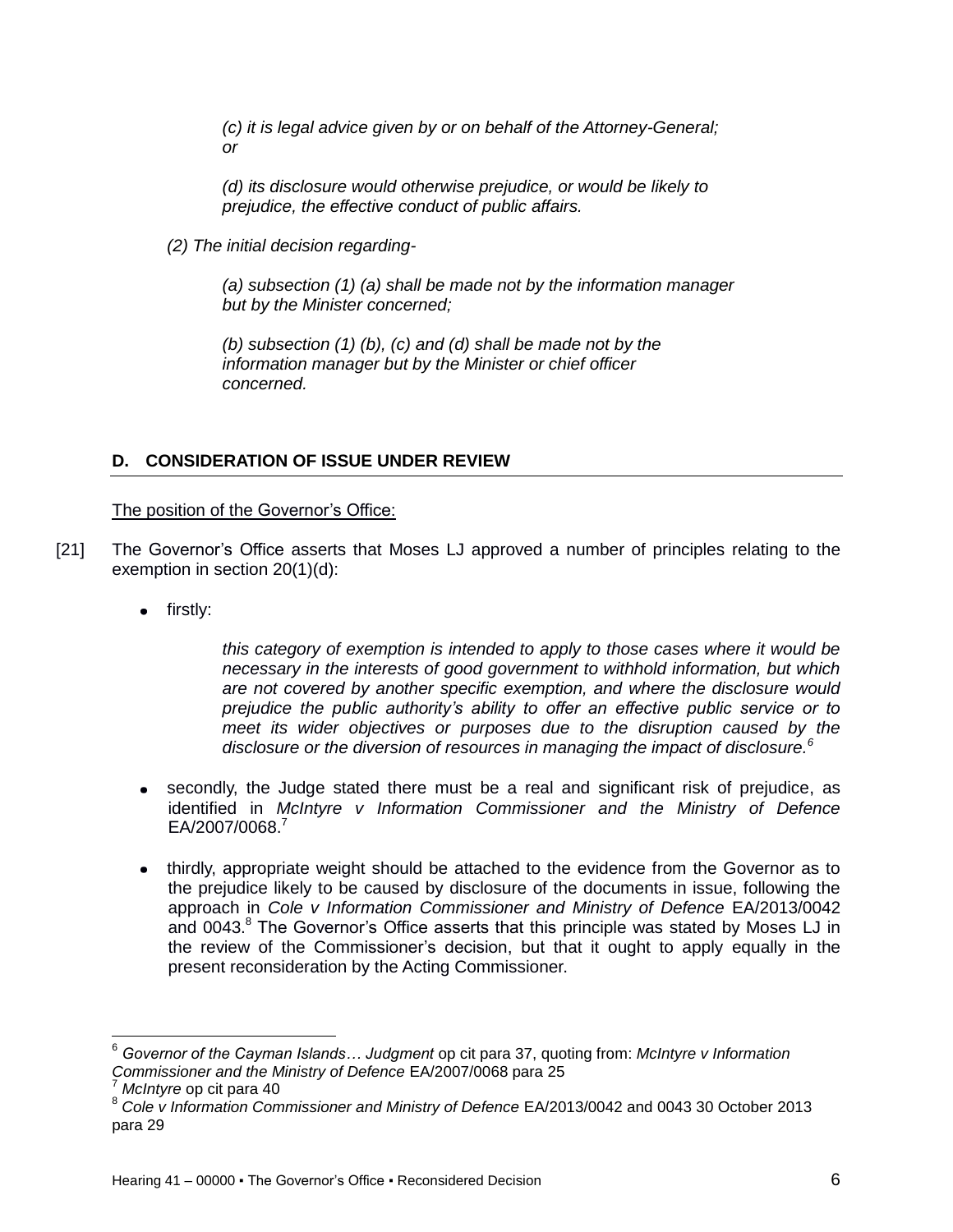- [22] The Governor's Office also points out that, in accordance with *Evans v Information Commissioner and Ministry of Defence* EA/2006/0064, the UK's equivalent exemption to the FOI Law's section 20(1)(d) is engaged when some prejudice, other than that to free and frank expression of advice or views, is concerned.<sup>9</sup>
- [23] As well, relying on a New Zealand Act, the Governor's Office asserts that prejudice to the effective conduct of effective public affairs could include circumstances where disclosure would, or would be likely to, result in improper pressure being exerted over, or harassment of, public servants or other persons.<sup>10</sup>
- [24] The Governor's Office submits five reasons for concluding that section 20(1)(d) is engaged:

Reason 1:

[25] The Governor's Office states that the effective conduct of public affairs requires trust in serving judges. Any erosion of trust in judges, particularly sitting judges, would, or would be likely to prejudice the effective conduct of public affairs.

Reason 2:

- [26] The Governor's Office states that *Sittampalam v Information Commissioner and Ministry of Justice* EA/2011/027 acknowledged that allegations against judges are sensitive, and their publication is therefore capable of undermining trust in the judiciary. The Governor's Office believes that the danger is all the greater in a jurisdiction such as the Cayman Islands where:
	- 1. there are only a small number of serving judges;
	- 2. the small population significantly exacerbates the risk of court users becoming aware of, and forming a view on, the allegations;
	- 3. "the dissemination of allegations through the media in the Cayman Islands is wholly unregulated and uncontrolled";
	- 4. the complex nature of many of the proceedings in Cayman's specialized courts necessitates fostering a judicial environment that is attractive to experienced members of the judiciary; and,
	- 5. continued confidence in the judiciary is essential to maintaining the Cayman Islands' standing as a leading international financial centre.
- [27] According to the Governor's Office, the perceived importance of maintaining confidence in the judiciary in a small but significant offshore jurisdiction such as the Cayman Islands "is indicated by the maintenance of the statutory offence of insulting or scandalising the Court", in section 27 of the Grand Court Law (2008 Revision).
- [28] The Governor's Office asserts that,

 $\overline{\phantom{a}}$ 

*the allegations in this case are highly sensitive, will be disseminated widely within the Islands, and will come to the attention of court users. However, given the unregulated nature of the media, there is a substantial risk that the coverage of the allegations will not be properly balanced by the findings contained in the lengthy Report.*

 $9$  In that case, as well, the applicant was Mr. Rob Evans, not Mr. John Evans.

<sup>10</sup> *Local Government Official Information and Meetings Act* 1987 (New Zealand) No. 174 s.7(f)(ii)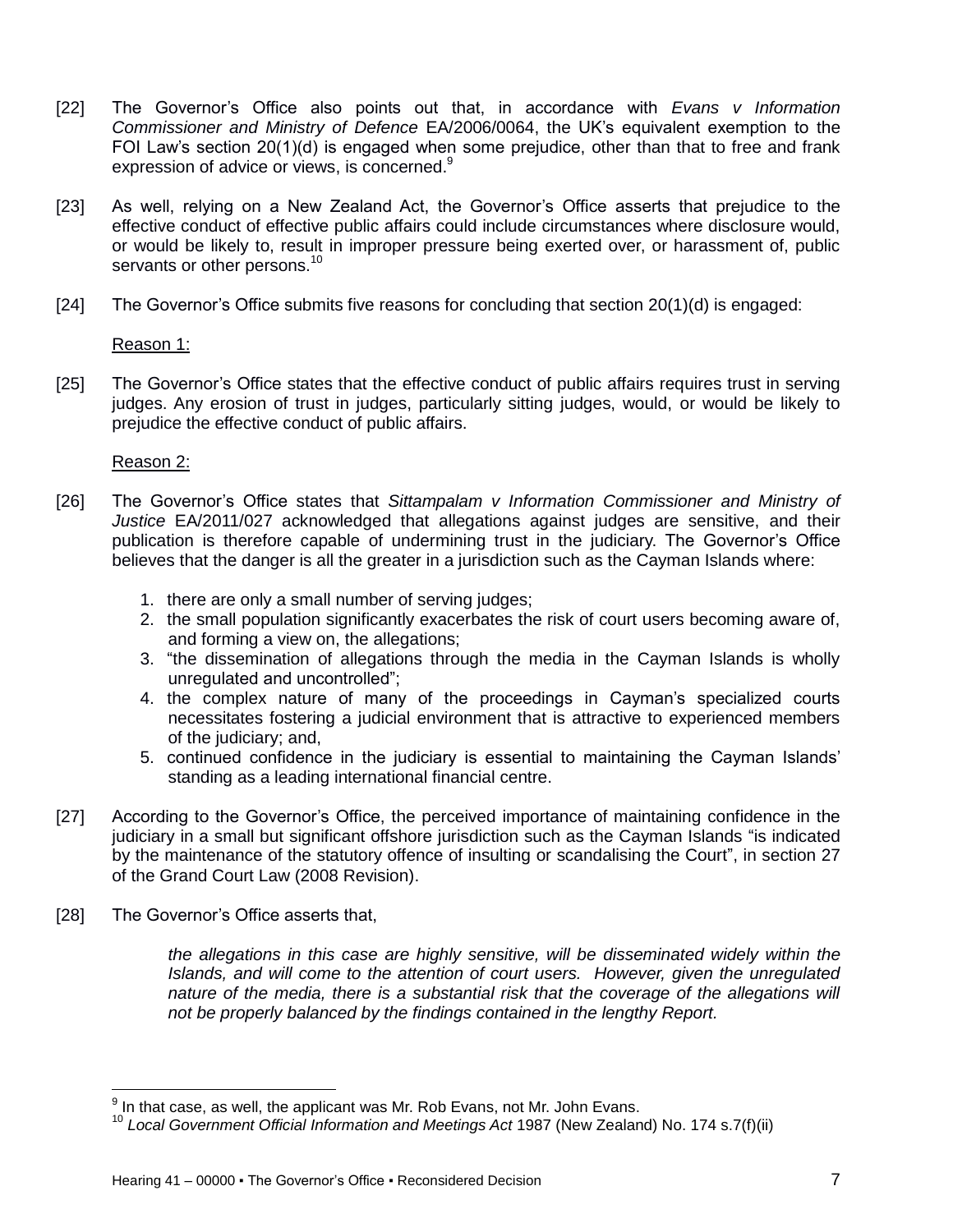#### Reason 3:

- [29] The Governor's Office claims that the integrity of future investigations into such sensitive allegations must be maintained, because disclosure "would, or would be likely to have a chilling effect on the willingness of judges and others to cooperate with investigations of this nature".
- [30] The submission contends that "it is clear that Mr. Aina QC's investigation, which culminated in the Report, involved extensive and candid interviews with those involved in the allegations. The report, which is very detailed, was not intended for wider disclosure". In support of this contention, a brief passage from the Aina Report, itself, is cited, which contains a statement that, "it is consistent with the Governor's primary duty to promote good governance… [and] to provide written reasons **for limited circulation**" (emphasis added by the Governor's Office).
- [31] The Governor's Office believes that it can be

*…presumed that the participants' candid disclosure in the investigation was not made with the expectation that much of their involvement would later be disseminated to the public. In these circumstances, disclosure… would be highly likely to deter persons in similar circumstances in the future from cooperating to the same degree. Similarly, disclosure will likely impact on the Governor's frank and detailed approach to such investigations in future.*

#### Reason 4:

[32] The submission contends that it is the Governor's considered view that prejudice would, or would be likely to occur, and that

> *Nobody is better placed than the Governor (and the Governor's staff) to make this judgment and the Governor's view must be given appropriate weight in light of that fact.*

[33] This statement is supported by an excerpt from the affidavit of Tom Hines, formerly the Staff Officer and FOI Information Manager in the Governor's Office, written for the judicial review, in which Mr. Hines again raises the point that disclosure would undermine the confidence of the general public in the judiciary, and that this would negatively impact the latter's ability to effectively administer justice in the Cayman Islands. Mr. Hines also states that the Governor has carefully considered the allegations and has summarily dismissed them as being unfounded and unjustified. The Governor is convinced:

> *That the overriding effect of the disclosure of the complaint in* [sic] *the Governor's report and their subsequent treatment in the press would be likely to give public currency to the unmerited allegations they contain rather than to clarify the position or promote greater public understanding of his decision.*

#### Reason 5:

[34] Finally, the Governor's Office cites the opinion of the judges, themselves. The Governor asked the Chief Justice to give his views, and the submission quotes from a letter received in response, in which the Chief Justice is quoted as saying (in full):

> *The release of the Report would be to publish more than would ever normally be published about a disciplinary complaint that had been found to have no factual foundation. Publicizing the Report would therefore only provide an opportunity for*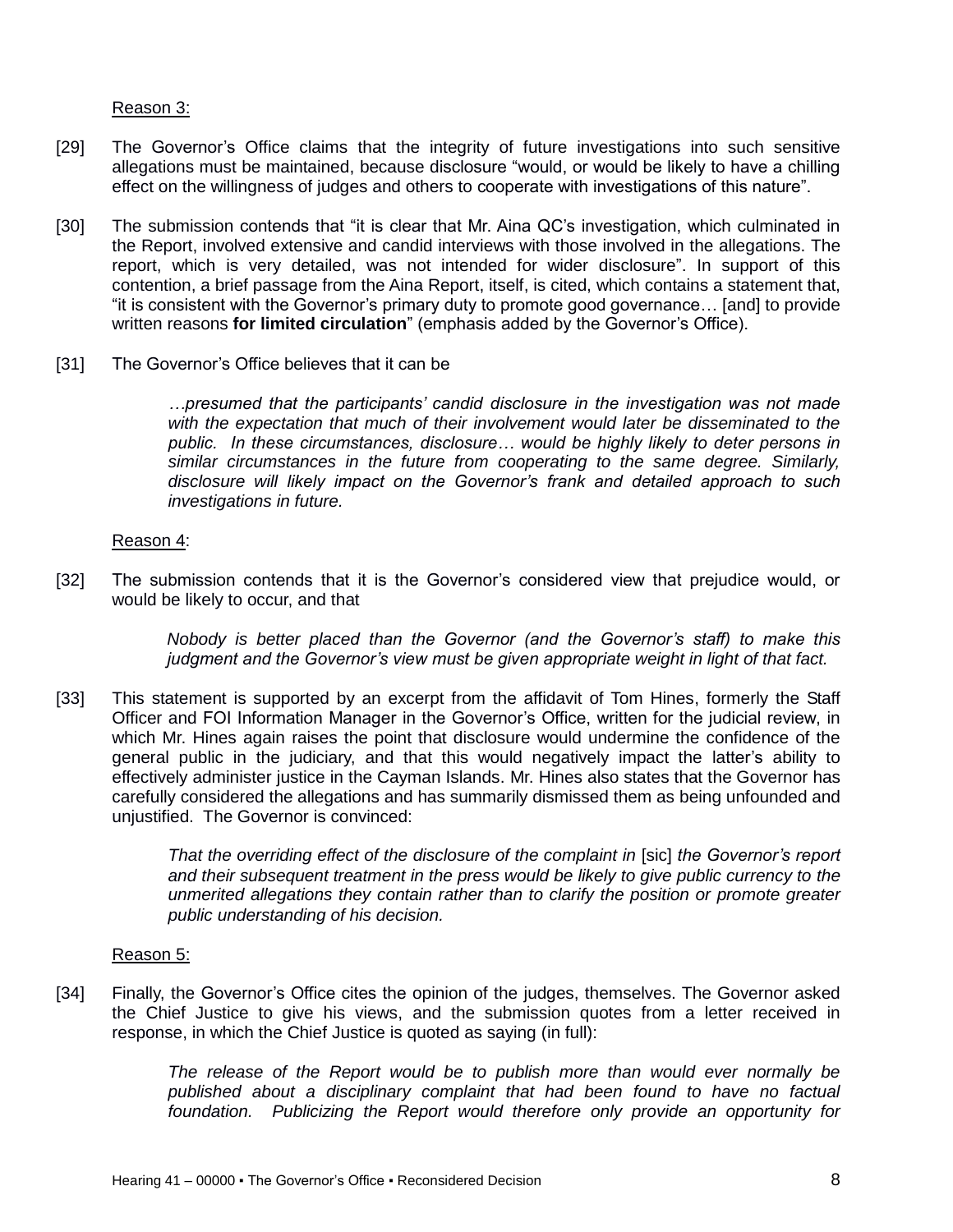*unwarranted criticisms of the Report itself and of its findings – criticisms that could not be answered without reopening the issue of whether the Complaint had any merit, inviting everyone to form their own views. Thus, an endless cycle of debate and recrimination potentially harmful to the reputation of the judiciary and precisely of the kind the constitutional process is designed to prevent.* 

*…*

*From the judges' point of view, the Complaint is defamatory and is intended to be demeaning of the judges. Irrespective of the Governor's reasons for rejecting it, the allegations of the Complaint as reproduced in the Report, if published, are likely to engender concern, including among reasonable members of the public. This would be the kind of concern that the judges themselves would be in no position to answer, being entitled and indeed bound by the Constitution – like the citizenry at large – to accept the Governor's decision.* 

*…*

*The judges believe that by any objective measure, there is no public interest to be served by the release of the Report. Given the unfounded and defamatory contents of the Complaint which the Report contains, publication of the Report would tend to undermine the public confidence in the judiciary and so would prejudice the effective conduct of public affairs in the sphere of the administration of justice.* 

- [35] The Governor's Office finishes its reasoning by saying that the Judges are "manifestly well placed to assess the consequence of disclosure on their continued discharge of their duties", and that their views should therefore be given substantial weight.
- [36] This ends the Governor's Office's reasoning for the exemption of the responsive records by reason of section 20(1)(d). Arguments in consideration of the public interest are submitted separately, which I will discuss further below.

### Discussion:

- [37] The exemption in section 20(1)(d) is a prejudice-based exemption. It is worded in such a way that, for the exemption to apply, prejudice "would, or would likely" follow from the disclosure. I will first briefly explore the meaning and wording of the exemption and consider related matters.
- [38] A prejudice-based exemption, according to the UK's Information Commissioner ("UKICO"), is one where "the authority has to satisfy itself that the prejudice or harm that is specified… either would or would be likely to occur."<sup>11</sup> Since section  $43(2)$  places the burden of proof on the public authority, in this instance, the Governor's Office has to demonstrate that prejudice "would or would be likely" to follow from the disclosure of the responsive records. This involves a threestep test:
	- Identify the "applicable interests" within the relevant exemption;
	- Identify the "nature of the prejudice". This means:
		- $\circ$  Show that the prejudice claimed is "real, actual or of substance"; and,
		- $\circ$  Show that there is a "causal link" between the disclosure and the prejudice claimed;

 $\overline{\phantom{a}}$ <sup>11</sup> Information Commissioner's Office (UK) *The prejudice test. Freedom of Information Act. Version 1.1* 5 March 2013, p. 3; See: *Hogan and Oxford City Council v Information Commissioner* EA/2005/0026 and 0030 17 October 2006 paras 28-36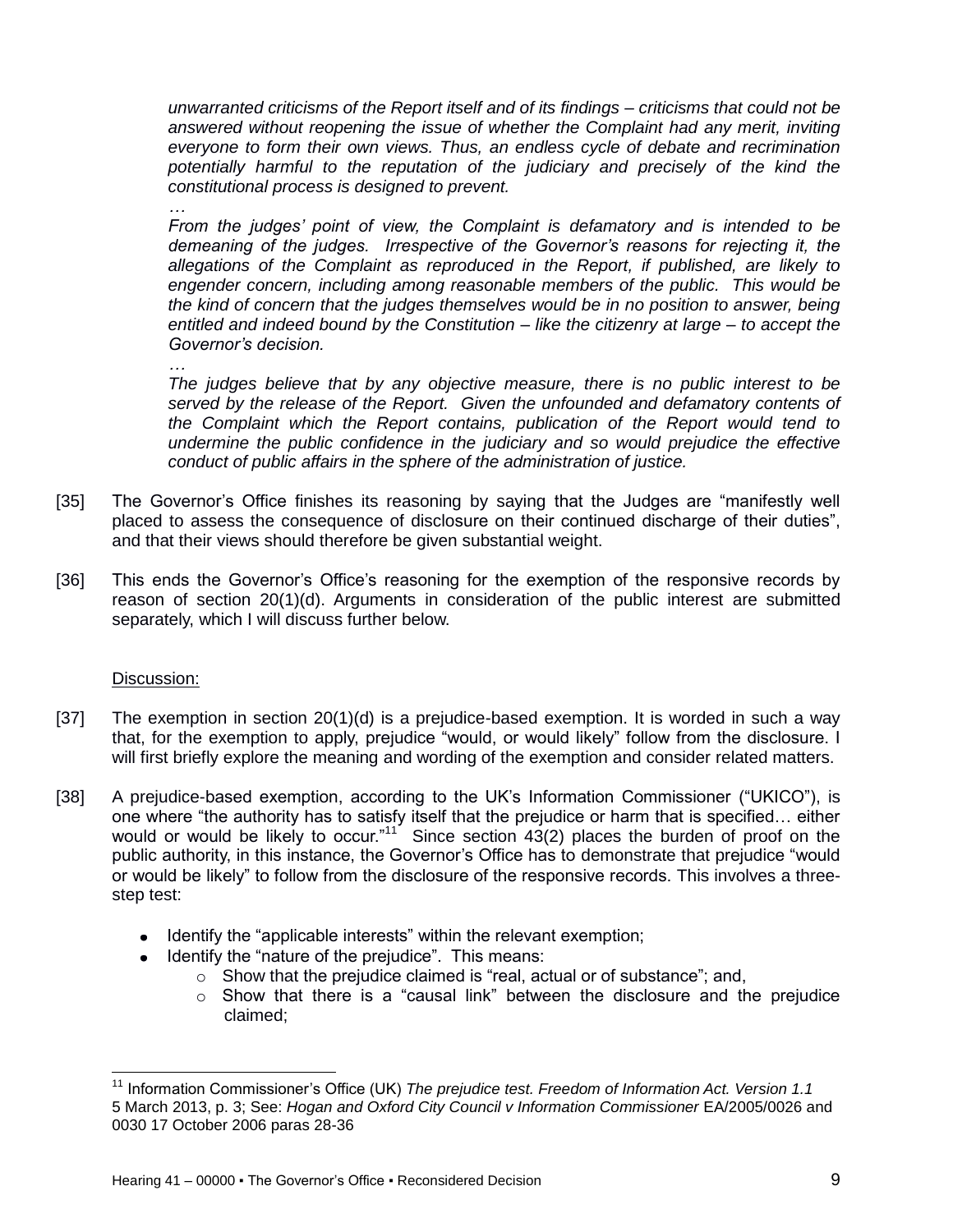**•** Decide on the "likelihood of the occurrence of prejudice".<sup>12</sup>

## Applicable interest:

[39] In the present case, the "applicable interest" is the effective conduct of public affairs. The parallel exemption in the UK's Freedom of Information Act 2000<sup>13</sup> ("FOIA"), although differently constituted, contains an identical phrase, and I am satisfied that, on the narrow question of meaning of the wording of this phrase, the guidance from the UKICO is helpful. It states:

> *53. Prejudice to the effective conduct of public affairs could refer to an adverse effect on the public authority's ability to offer an effective public service or to meet its wider objectives or purpose, but the effect does not have to be on the authority in question; it could be an effect on other bodies or the wider public sector. It may refer to the disruptive effects of disclosure, for example the diversion of resources in managing the effect of disclosure.<sup>14</sup>*

[40] The exemption in section 20(1)(d) is very wide, as it may potentially relate to any "effective conduct of public affairs". However, the exact wording of the section - which applies where disclosure would, or would be likely to, **otherwise** prejudice the stated interest (my emphasis) indicates that it covers only those interests that are not covered by another exemption. The passage from *McIntyre* about the parallel exemption in FOIA, quoted in the Governor's Office's first reason above, confirms this interpretation. It states: (my emphasis):

> *this category of exemption is intended to apply to those cases where it would be necessary in the interests of good government to withhold information, but which are not covered by another specific exemption, …. 15*

This is also confirmed in the UKICO's guidance on the UK exemption, and the conclusions of the UK Information Tribunal in *Evans*. 16

- [41] A public authority must therefore use the exemption that best matches the "applicable interest" it is aiming to protect. Where an "applicable interest" falls within one of the other exemptions provided in the FOI Law, that other exemption must be applied, and not section 20(1)(d). For example, it would not be open to a public authority to claim prejudice to commercial interests under section 20(1)(d) even though a scenario can be thought of whereby Government's interactions with private business might be harmed by the disclosure of commercial information, which ultimately might constitute a prejudice to the effective conduct of public affairs. In that hypothetical scenario, the specific exemption relating to commercial interests (section 21) would have to be used for the purpose of protecting that specific "applicable interest" rather than the wider section 20(1)(d).
- [42] The Governor's Office points to one of these specific interests (free and frank exchange of views), quoting *Evans<sup>17</sup>*, but under both Cayman Islands and UK Law the same logic applies to all other interests protected in that exemption, and in all other exemptions.

 $\overline{a}$ 

<sup>12</sup> *The prejudice test* op cit p.5

<sup>13</sup> *Freedom of Information Act* 2000 (2000 c.36)

<sup>&</sup>lt;sup>14</sup> Information Commissioner's Office (UK) *Prejudice to the effective conduct of public affairs (section 36). Freedom of Information Act 22 Version 2* March 2013 para 53

<sup>15</sup> *McIntyre v Information Commissioner and the Ministry of Defence* EA/2007/0068 para 25, as quoted in: *Governor of the Cayman Islands… Judgment* op cit para 37

<sup>16</sup> *Prejudice to the effective conduct* op cit para 56; *Evans v Information Commissioner* (2006) op cit para 53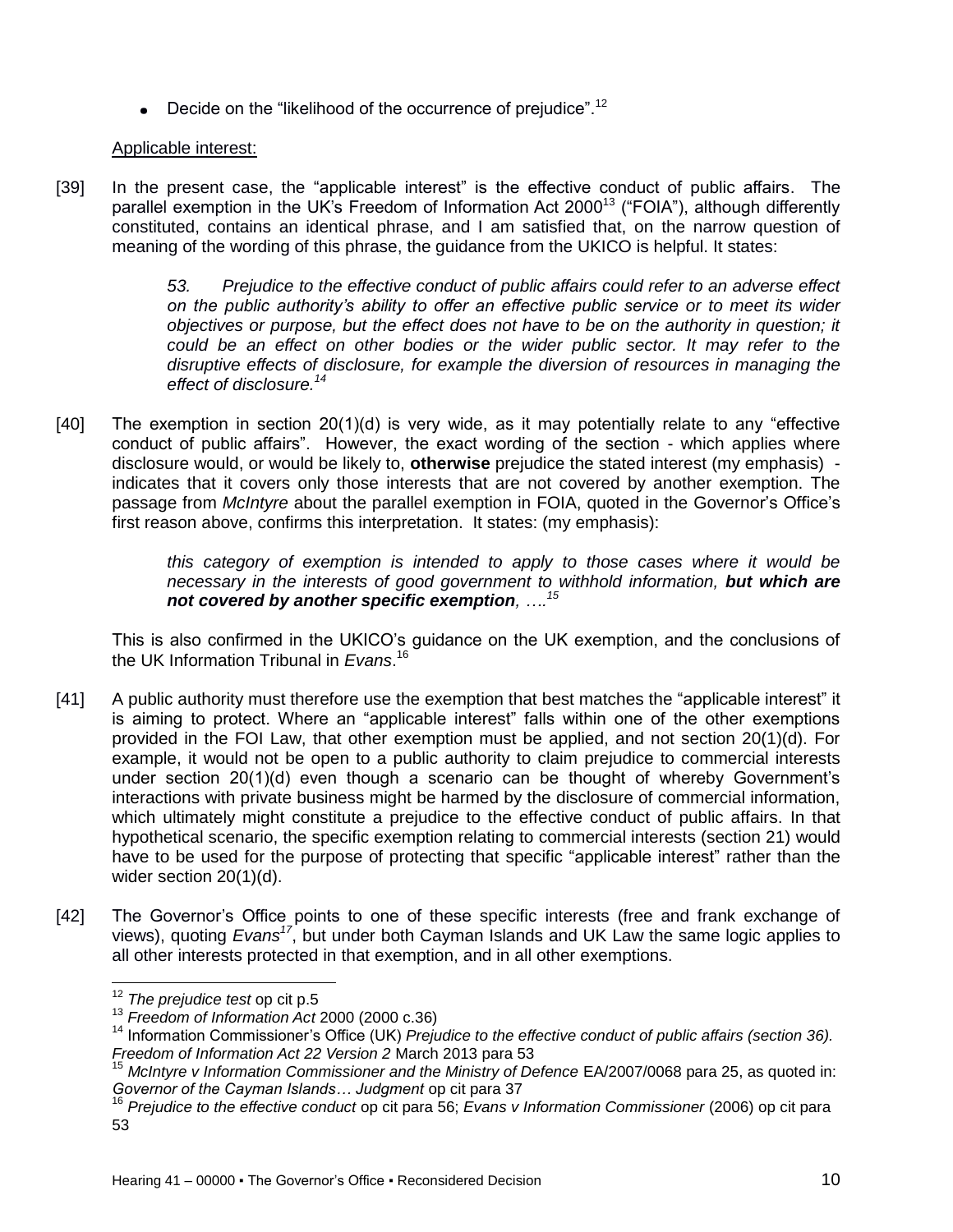### The nature of the prejudice:

- [43] According to the UK Information Tribunal in *Hogan*<sup>18</sup> , demonstrating prejudice involves two steps: the prejudice must be "real, actual or of substance" and there must be a causal link between the disclosure and the prejudice.
- [44] For the prejudice to be "real, actual and of substance" the disclosure must at least be capable of harming the interest in some way, i.e. have a damaging or detrimental effect on it. The prejudice must be more than trivial or insignificant, but it does not have to be particularly severe or unavoidable. According to the relevant guidance from the UKICO:

*There may be a situation where disclosure could cause harm... but the authority can mitigate the effect of the disclosure, perhaps by issuing other communications to put the disclosure in context. In such a case… the exemption may not be engaged, or we may still accept that the exemption is engaged but then consider the effect of these mitigating actions as a factor in the public interest test.<sup>19</sup>*

[45] Secondly, there has to be a "causal link" between the potential disclosure and the prejudice claimed:

> *There must be "more than a mere assertion or belief that disclosure would lead to prejudice. There must be a logical connection between the disclosure and the prejudice in order to engage the exemption".<sup>20</sup>*

[46] Of course, since the disclosure and prejudice (potentially) take place in the future, this involves a certain amount of speculation and extrapolation on the basis of available evidence.<sup>21</sup>

#### Likelihood of occurrence of the prejudice:

[47] Next, the "likelihood of occurrence of prejudice" has to meet the stated threshold. The exemption in section 20(1)(d) requires that (my emphasis):

*disclosure would … prejudice, or would be likely to prejudice* [the stated interest]

[48] In *McIntyre* the UK Information Tribunal clarified, in relation to similar wording in the FOIA,

*There have been a number of Tribunal decisions on the meaning of the two limbs of the prejudice test in qualified exemptions. The words "would prejudice" have been interpreted by the Tribunal to mean that it is "more probable than not" that there will be prejudice to the specific interest set out in the exemption and the words "would be likely to" have been interpreted to mean that there is a "real and significant risk of prejudice" to the interest in the exemption.* 22

<sup>17</sup> *Evans v Information Commissioner* (2006) op cit

<sup>18</sup> *Hogan* op cit para 30

<sup>19</sup> *The prejudice test* op cit para 19

<sup>20</sup> *Id* para 21

<sup>&</sup>lt;sup>21</sup> England and London Borough of Bexley v Information Commissioner EA/2006/0060 and 0066 10 May 2007 para 62

<sup>22</sup> *McIntyre* op cit para 40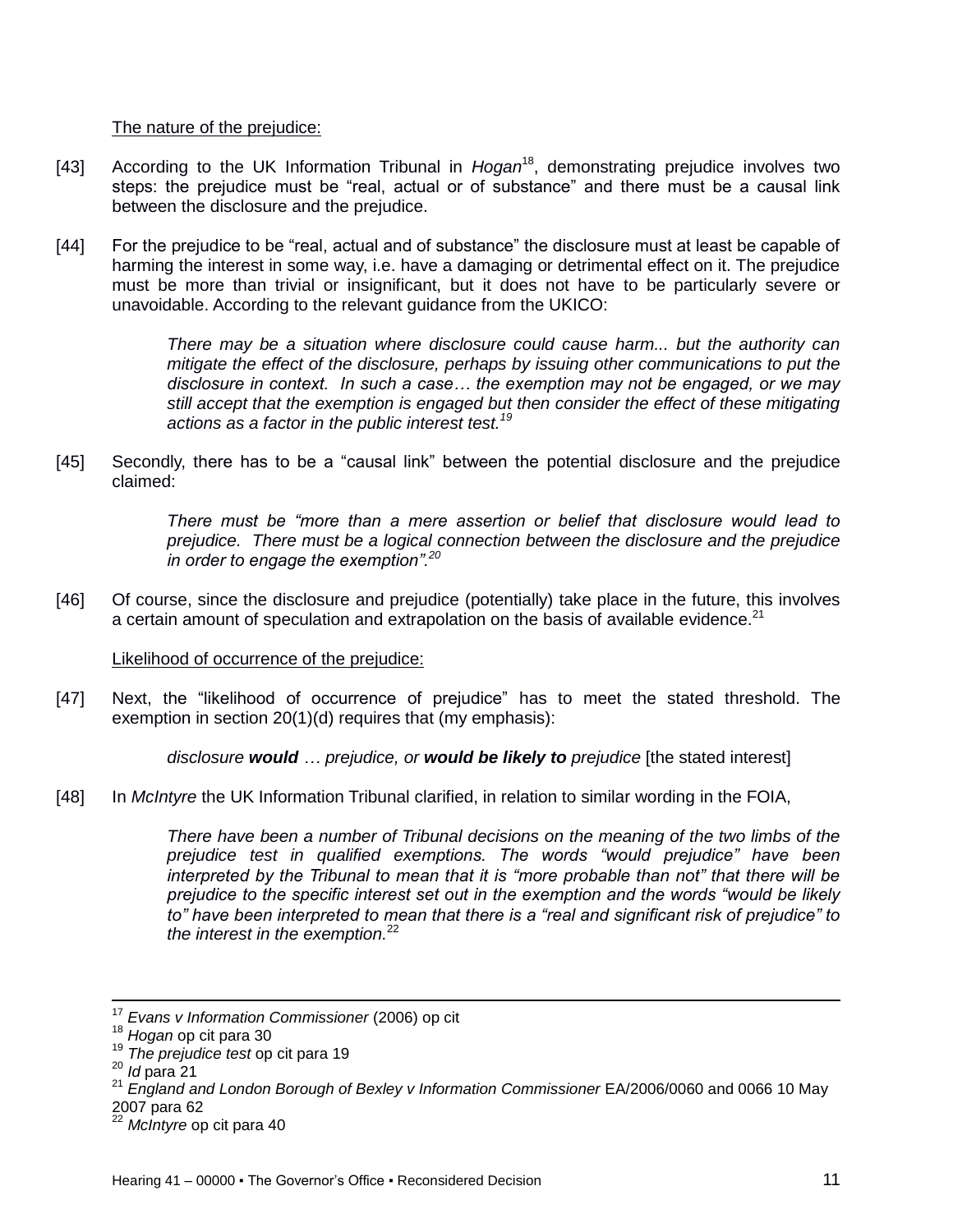[49] The meaning of "likely" has been considered on a number of occasions, including by Munby J in *R (on the application of Lord) v Secretary of State for the Home Office* [2003] EWHC 2073 (Admin):

> *In my judgment "likely" … connotes a degree of probability where there is a very significant and weighty chance of prejudice to the identified public interests. The degree of risk must be such that there "may very well" be prejudice to those interests, even if the risk falls short of being more probable than not.* <sup>23</sup>

This meaning has been relied upon by the UKICO and the UK Information Tribunal under the FOIA, and forms part of the guidance issued by the former. $24$ 

- [50] I consider that this approach is consistent with the formulation of the test by Moses LJ in the Judgment, where he stated that "…the position is, as explained in *McIntyre*, that what [the Commissioner] had to consider was whether there was a real and significant risk of prejudice."<sup>25</sup>
- [51] I will now review each of the consecutive arguments raised by the Governor's Office in the light of these considerations.

Reason 1:

 $\overline{a}$ 

- [52] I accept the general argument that erosion of trust in the judiciary could constitute prejudice to the effective conduct of public affairs. The judiciary offers an essential public service, the administration of Justice, and this service could be eroded by a lack of trust. However, while the erosion of trust could harm the effective conduct of public affairs, it does not follow that the disclosure of the responsive records would, or would be likely to, cause the erosion of trust in the judiciary.
- [53] By virtue of section 43(2) the burden of proof is on the public authority to demonstrate that the exemption has been correctly applied. However, in its first reason the Governor's Office does not address or explain the likelihood of the claimed prejudice, nor establish any causal link between the disclosure of the responsive records and the presumed prejudice. In fact, in its first reason, the Governor's Office does not mention the records at all. Therefore, the Governor's Office clearly fails in this regard in respect of its claimed first reason.
- [54] For clarity, I agree that the publication of the Complaint by itself might undermine the general public's trust in certain members of the judiciary, but given the fact that the Report summarily dismisses the allegations in a detailed and considered manner and that it was written by an eminent lawyer and adopted in full by the Governor, I do not believe that its publication, nor the publication of the Complaint with the Report, would, or would be likely to harm the trust in the judiciary.
- [55] **Therefore, I find that the exemption in section 20(1)(d) is not engaged by virtue of the first reason provided by the Governor's Office.**

<sup>23</sup> *R (on the application of Lord) v Secretary of State for the Home Office* [2003] EWHC 2073 (Admin), paras 96-100

<sup>24</sup> See for instance, *Connor v Information Commissioner* EA/2005/0005 para 15; see also: *The prejudice test* op cit paras 30-32

<sup>25</sup> See *Governor of the Cayman Islands… Judgment* op cit para 38, and particularly para 48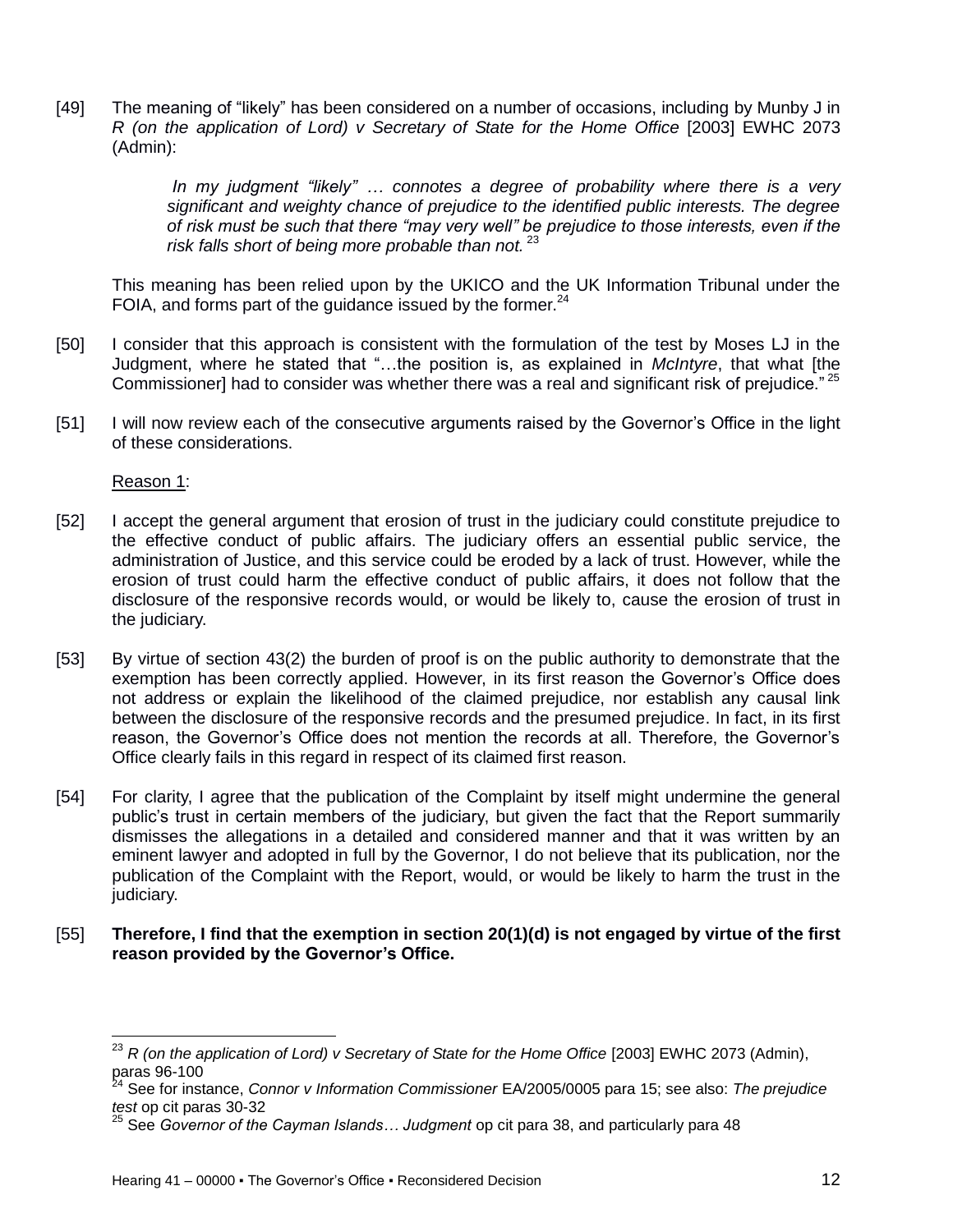### Reason 2:

- [56] The Governor's Office cites the case of *Sittimpalam*. I note that that case is distinguished on an number of crucial points from the present case, for instance, it did not concern the exemption relating to prejudice to the effective conduct of public affairs, but the FOIA's equivalent of the Cayman Islands section 20(1)(b), which relates to the free and frank exchange of views.
- [57] In the words of Moses LJ, the relevance of the *Sittimpalam* case for the present case was as follows:

*53. … [The UK Information Commissioner] drew attention to the fact that the performance by a judge of his or her role is subject to public scrutiny simply as a result of the public nature of the court processes. This, I interpose, is in contrast to the allegations made against the judges [in the Cayman Islands case] which were not in relation to their behaviour in Court. The [UK] Commissioner, in that case, argued that those factors added to the additional information disclosed in response to the information request, provided substantial assistance to those with an interest in understanding the decision taken by the Lord Chief Justice and the Lord Chancellor, and the handling of the decision by the Office of Judicial complaints.* 

*54. The importance of that decision, therefore, is the emphasis placed upon and the recognition of the need for the public to understand the reasons for the decision made in that case. That requirement was, in that case, satisfied.* 

*55. The case of Sittampalam is some distance away from the question the Commissioner and this Court has to consider.* [In the Cayman Islands case] *There is no information whatever in the public domain as to why the Governor summarily dismissed the allegations which, in some respects, related to conduct of the judiciary where the primary facts, as referred to in previous decisions of this Court, were known and established. I repeat, Sittimpalam acknowledges the need to understand, at least to*  some extent, the reasons for the decisions that were taken. It is that aspect of *Sittimpalam which seems to me to be of some weight but appears to have had little weight in the consideration of the Governor.*

- [58] This assessment of the relevance of *Sittimpalam* is also important for the present reconsideration. As far as the "applicable interests" are concerned, far from acknowledging that allegations against judges are sensitive and that publication would be capable of undermining trust in the judiciary, as claimed by the Governor's Office, in *Sittimpalam* the UK Information Tribunal noted that the UKICO perceived a need to protect certain information about the disciplinary, complaint-handling function exercised by the Lord Chief Justice and the Lord Chancellor, but only after a substantial amount of information had already been disclosed. This has little bearing on protecting trust in the judiciary itself, as claimed by the Governor's Office, or on the present case in which no substantial information has yet been released.
- [59] The Governor's Office's submission claims that the dangers of undermining the judiciary are greater because "the dissemination of allegations through the media in the Cayman Islands is wholly unregulated and uncontrolled", and that "there is a substantial risk that the coverage of the allegations will not be properly balanced by the findings contained in the lengthy Report".
- [60] In that regard I draw attention to a previous decision where I explained the following, which is also relevant here: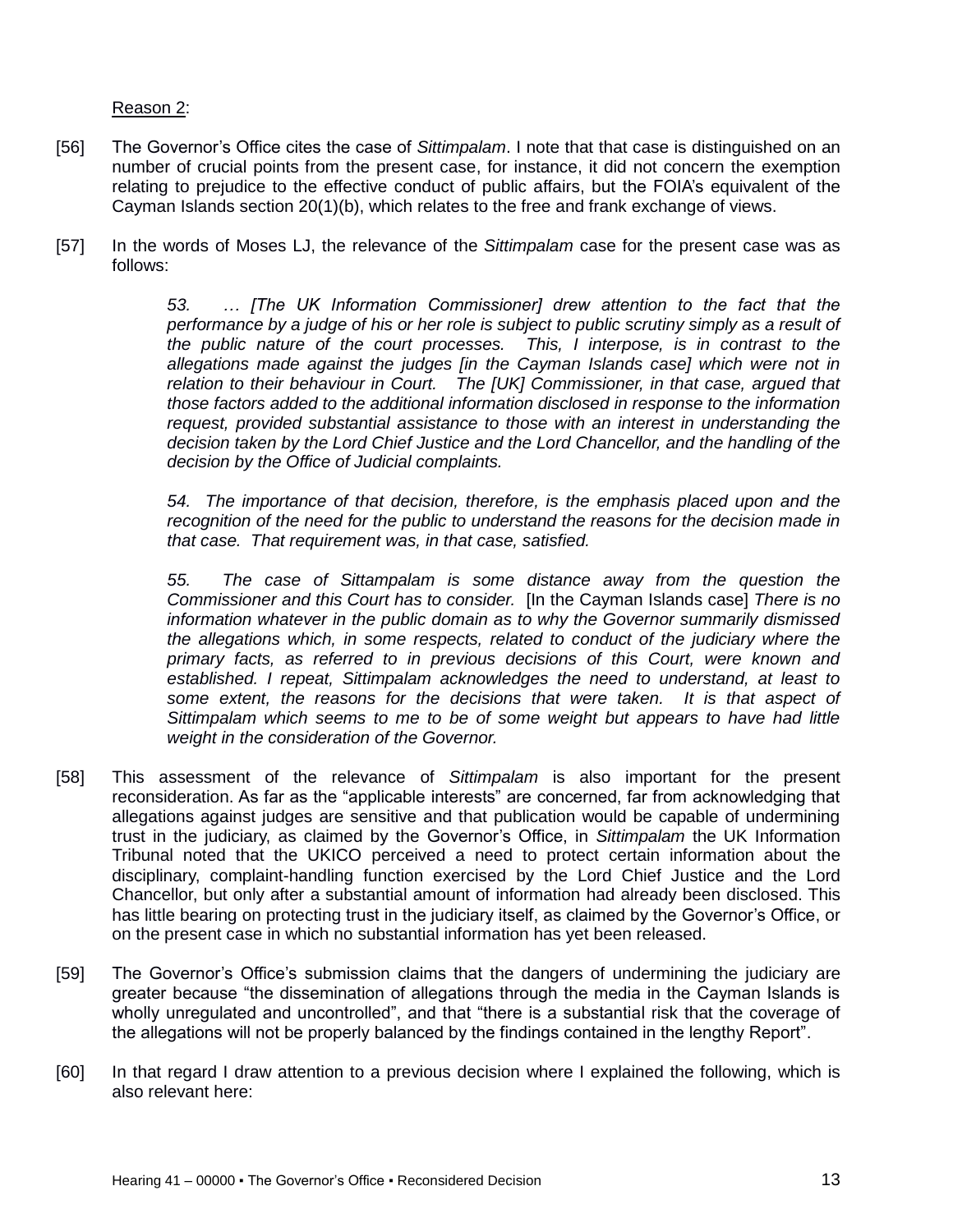*Questions of access to a record held by Government cannot be concerned with how that record might be used in the future. This would be a shortcut to censorship, and would contradict the fundamental objectives of the FOI Law. Either a record is exempt under the Law or it is not, but, in either case, any presumed future use of a record can have no bearing on its disclosure. This principle is stated in section 6(3), which states that an applicant is not required to give any reason for requesting access. In the UK it is known as "motive blindness".<sup>26</sup>*

- [61] In a democratic society such as the Cayman Islands the Press has every right to express their views freely, including views critical of Government. Freedom of Expression is guaranteed in section 11 of the Constitution, $27$  and the FOI Law is itself explicitly intended "to reinforce and give further effect to certain fundamental principles underlying the system of constitutional democracy".<sup>28</sup> It is within this democratic context that the present reconsidered decision is being made, and it seems futile to wonder how this case would play out if the media were "regulated and controlled". No doubt this would reduce the disclosure of information by Government considerably, and increase the number of articles in the media favourable to Government, but that is not the constitutional and statutory framework within which this reconsideration is taking place, and such observations add nothing to the question at hand.
- [62] The Governor's Office also expresses the view that there is an increased risk of a loss of trust in the judiciary, in a smaller jurisdiction: (a) where there are only a small number of serving judges; (b) with a smaller population; (c) in which specialized courts of the Cayman Islands need to be attractive to specialist judges; and (d) in which a loss of trust in the judiciary, if it were to occur, could have negative effects on the standing of the Cayman Islands as a leading financial centre.
- [63] I understand the logic behind this argument, but in the circumstances of this case, this argument works both ways. If allegations circulate more easily under the stated circumstances, or have a more significant impact, so will the credible refutation of the allegations presented in the Governor's response. Therefore, this argument does not add to the case the Governor's Office seeks to make in favour of the exemption.
- [64] As quoted above, UKICO guidance provides that "the authority can mitigate the effect of the disclosure, …by issuing other communications to put the disclosure in context. In such a case… the exemption may not be engaged".<sup>29</sup> I am convinced that the disclosure of the Governor's considered response would mitigate the presumed negative effects of disclosure of the Complaint. I fail to understand why the disclosure of a report written by an eminent lawyer, which extensively and in a considered manner exonerates all the alleged wrongdoings, and which was wholly adopted by the Governor and incorporated into his response would harm, or be likely to harm, trust in the judiciary. I believe the contrary to be the case.
- [65] I consider that there is an instructive parallel in the events surrounding Justice Henderson, who, as is well known, was very publicly accused, arrested, briefly held in police lockup, had his office and home searched and was subsequently released and fully exonerated in court. Nonetheless, I have not heard it said, and no evidence has been presented before me, that Justice Henderson subsequently experienced any negative consequences as a result of these events in the continued execution of his role as Grand Court Judge. This seems a relevant parallel, as

l

<sup>26</sup> ICO Hearing Decision 37-02613 28 May 2014 para 143; see: *S v Information Commissioner* EA/2006/0030 9 May 2007 paras 19 and 80

 $27$  I note that the Bill of Rights had not come into effect when the initial request was made, but it was in effect when the Hearing Decision 24-00612 was issued.

<sup>28</sup> *Freedom of Information Law* 2007 s.4

<sup>&</sup>lt;sup>29</sup> See footnote 17 above.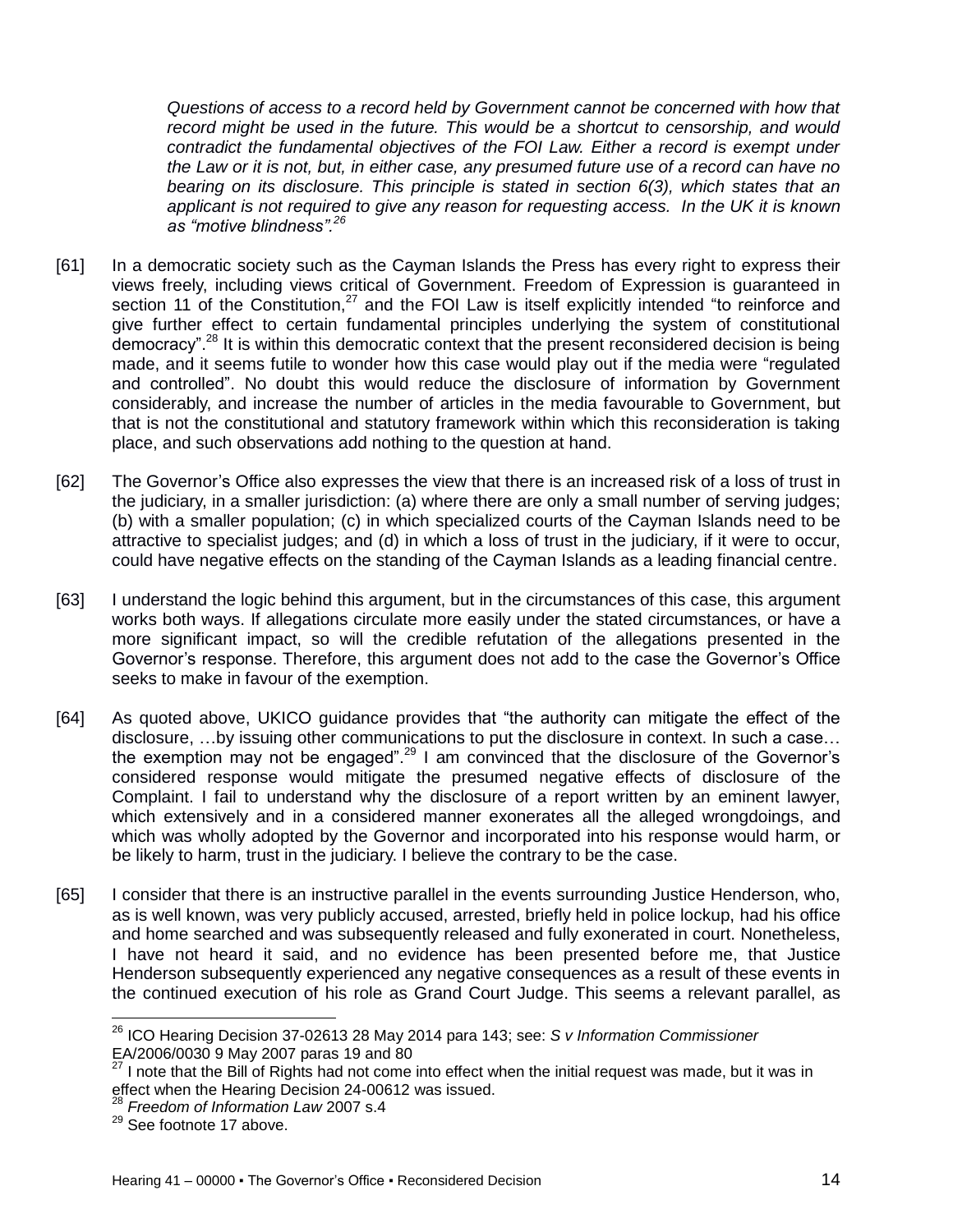there have apparently not been any negative repercussions on Justice Henderson's ability to function in his judicial capacity after the serious allegations to which he was subject were carefully considered and duly rejected.

- [66] Notwithstanding my rejection of the application of the exemption to the totality of the two responsive records on the basis of the arguments presented in the Governor's Office's second reason, I concede that the exemption does apply to a short segment on page 13 of the Complaint, to which the Governor's Office has drawn attention in its submission.
- [67] In this regard I draw attention to section 12(1):

*12. (1) Where an application is made to a public authority for access to a record which contains exempt matter, the authority shall grant access to a copy of the record with the exempt matter deleted therefrom.*

- [68] The segment in question is the third bullet point on page 13 of the Complaint, after the phrase "…and his room" and before the next paragraph starting with "There is also …".
- [69] This segment was discussed at the time of the judicial review, when it was agreed between the parties that this single segment was to be redacted, in the event that the records were ordered disclosed.
- [70] In allowing the exemption to apply to this single segment, I am satisfied that the disclosure of the single passage in question would harm the credibility of members of the judiciary, and undermine the administration of justice. Therefore, I agree with the redaction of this segment of the Complaint on the basis that there is a real and significant risk that its disclosure would prejudice the effective conduct of public affairs.
- [71] The segment in question stands somewhat separately from the other allegations and was not addressed by Mr. Aina. Therefore there is no corresponding redaction to be made in the Governor's response.
- [72] **For the above reasons, the exemption in section 20(1)(d) is not engaged by virtue of the second reason provided by the Governor's Office, except in respect of the single segment on page 13 of the Complaint, identified above.**

#### Reason 3:

- [73] The Governor's Office claims that disclosure would, or would be likely to have a "chilling effect" upon the willingness of judges and others to cooperate with future investigations of the same, sensitive type. It is claimed that those involved in the allegations gave "extensive and candid interviews", and that disclosure of the Report would be "highly likely to deter persons in similar circumstances in the future from cooperating to the same degree", as well as impacting "the Governor's frank and detailed approach to such investigations in the future".
- [74] I find this reasoning unconvincing. When the Governor is confronted with serious allegations, it is within her discretion to undertake a preliminary investigation in order to determine whether to send the matter for further investigation by the Judicial and Legal Services Commission (JLSC) under section 96(4) of the Cayman Islands Constitution. The preliminary investigation was the purpose of the investigation by Mr. Aina. The Report does not clarify the methodology employed, but the author clearly enjoyed the full cooperation of those involved. He was acting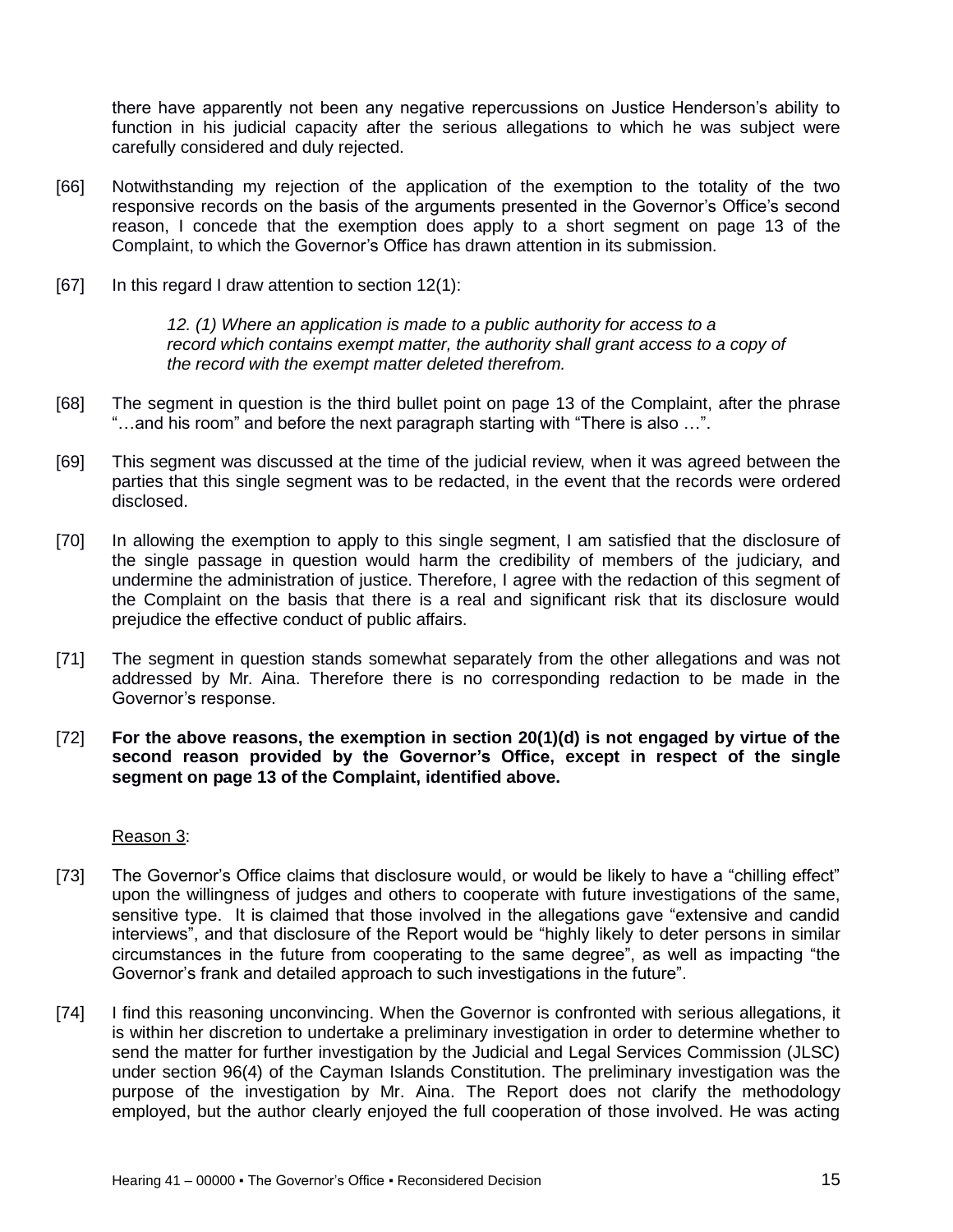on behalf of the Governor when analyzing and investigating the allegations claimed in the Complaint, and the Governor adopted all recommendations and signed the document as his own.

- [75] I believe that the likelihood of a member of the judiciary, against whom allegations have been raised, not cooperating fully with a preliminary investigation by the Governor in the context of section 96 of the Constitution, is extremely remote. It does not meet the required threshold of probability that disclosure "would, or would be likely to" cause the claimed harm, and I do not consider the likelihood of the prejudice resulting from disclosure to be "real and significant". Surely it would be an incentive for a member of the judiciary against whom allegations have been raised to cooperate fully with the preliminary process conducted by, or on behalf of, the Governor in her/his discretion under the Constitution, rather than not cooperate and, presumably, increase the likelihood of having the matter referred to the JLSC for a formal investigation.
- [76] I also note that many of the allegations have been widely and repeatedly published in the Press, $30$  but the Governor's response which summarily refutes all allegations, on the basis of the detailed analysis in the Report written by Mr. Aina, has not. Under these circumstances, I do not see how the disclosure of the refutation would, or would be likely to, deter a member of the judiciary against whom allegations are raised, from cooperating with future, similar investigations of the Governor. Rather than a chilling effect, I would expect that disclosure would have the reverse effect, namely of emphasizing the fair and appropriate nature of the Governor's approach, which can only lead to greater respect and cooperation by all those involved in similar, future investigations.
- [77] In the present reconsideration of section 20(1)(d), any claims of prejudice to interests which are covered by another exemption, should have been raised earlier in the process by a claim under that exemption. As I have stated above, such claims do not properly fall within the scope of the present reconsidered decision.
- [78] In particular, in its third reason, the Governor's Office raises the expectations of confidentiality of the judges and others on whom Mr. Aina QC relied when compiling his Report, without providing evidence, as well as the confidential nature of the Report itself.
- [79] As far as the statement that Mr. Aina QC advised that the report should be circulated on a limited basis, Moses LJ discussed this issue briefly, saying,

*[The Report] advises that limited disclosure shall be given to the complainant, to Mr. Bridger, the Chief Justice and the Attorney-General. But the report did not, because it was not tasked with it, consider the issues which the Commissioner and this Court has to consider under s.20(1)(d). It was not within the remit of the report.<sup>31</sup>*

[80] It is clearly not the case that a consultant author can fleetingly remark that a document should remain undisclosed and the public authority, who commissioned the document, be bound by such advice without properly considering its disclosure under the FOI Law when tasked to do

l

 $30$  Moses LJ noted in the Judgment that details of the allegations against the three judges involved were published in the Financial Times and other newspapers, including local newspapers, and noted "There was a considerable amount of material that shows that the matter was referred to and discussed in the Press up until 2013. In the documents before this Court there was substantially more material taking matters up to 23 April 2013". *Governor of the Cayman Islands… Judgment* op cit, paras 8 and 50.

<sup>31</sup> *Governor of the Cayman Islands… Judgment* op cit para 51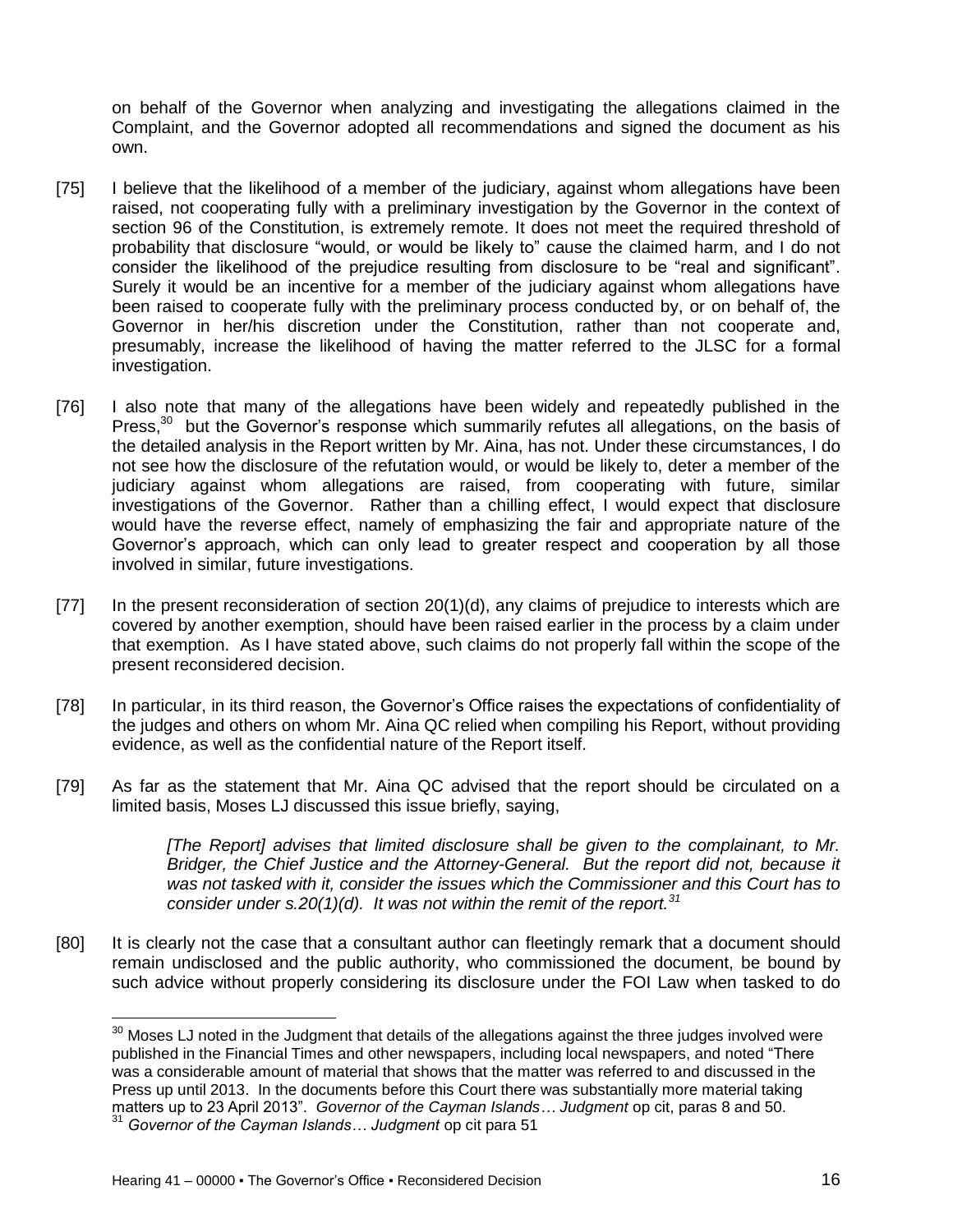so. This is particularly so, since in the present reconsideration the relevant record is the Governor's response, not Mr. Aina's report, although the two are closely related as already stated.

[81] Although this question is not stated in terms of the tort of breach of confidence or the exemption in section 17(b)(i), the latter exemption has already been extensively dealt with, and rejected, in the Information Commissioner's Decision in Hearing 24-00612 of 22 November 2012. It was not raised by the Governor in the judicial review, and it clearly now falls outside the scope of this reconsidered decision which is solely focused on section 20(1)(d). I will therefore not consider the arguments in relation to confidentiality further.

### [82] **For the above reasons, the exemption in section 20(1)(d) is not engaged by virtue of the third reason provided by the Governor's Office.**

Reason 4:

 $\overline{\phantom{a}}$ 

[83] The Governor's Office pointed to the UK's First Tier Tribunal ruling in *Cole*, in which it was confirmed that,

> *Appropriate weight needs to be attached to evidence from the executive branch of the government about the prejudice likely to be caused by disclosure of particular information.<sup>32</sup>*

- [84] I fully support the notion that appropriate weight must be given to the Governor's opinion. The ICO always gives appropriate weight to the evidence provided by a public authority in the context of an appeal, as it is required to do under section 43(1). This is particularly so, since section 43(2) places the burden of proof on the public authority to demonstrate that it acted in accordance with its obligations under the Law. The ICO appreciates that public authorities and their staff understand the context of the records in their custody, as well as the risks disclosure may bring to particular interests.
- [85] However, this is some ways removed from the claim that "Nobody is better placed than the Governor (and the Governor's staff) to make this judgment". To the extent that this proposition suggests that the Information Commissioner should defer to the Governor in deciding an appeal, or this reconsidered decision, I strongly disagree with it.
- [86] Only in very specific circumstances does the FOI Law give the Governor the final word. For instance, when records are requested that belong to the Government of the United Kingdom the Governor (or the Secretary of State) is authorized to issue a certificate to that effect, and the records are consequently exempted from disclosure. No such certificate is subject to judicial or quasi-judicial proceedings, as per section 3(5)(d). However, no such claim has been made, and no certificate has been issued in the present case, indeed, I do not see how it could have been.
- [87] In all other cases the decision of an appeal, and of this reconsidered decision, rests squarely with the (Acting) Information Commissioner, who is by law entrusted to decide whether an exemption applies under the FOI Law, and if so, where the balance of the public interest lies, at least in relation to those exemptions which are listed in section 26 as being subject to a public interest test. This was also confirmed by Moses LJ, who stated (my emphasis):

<sup>32</sup> *Cole v Information Commissioner and Ministry of Defence* EA/2013/0042 and 0043 30 October 2013 para 29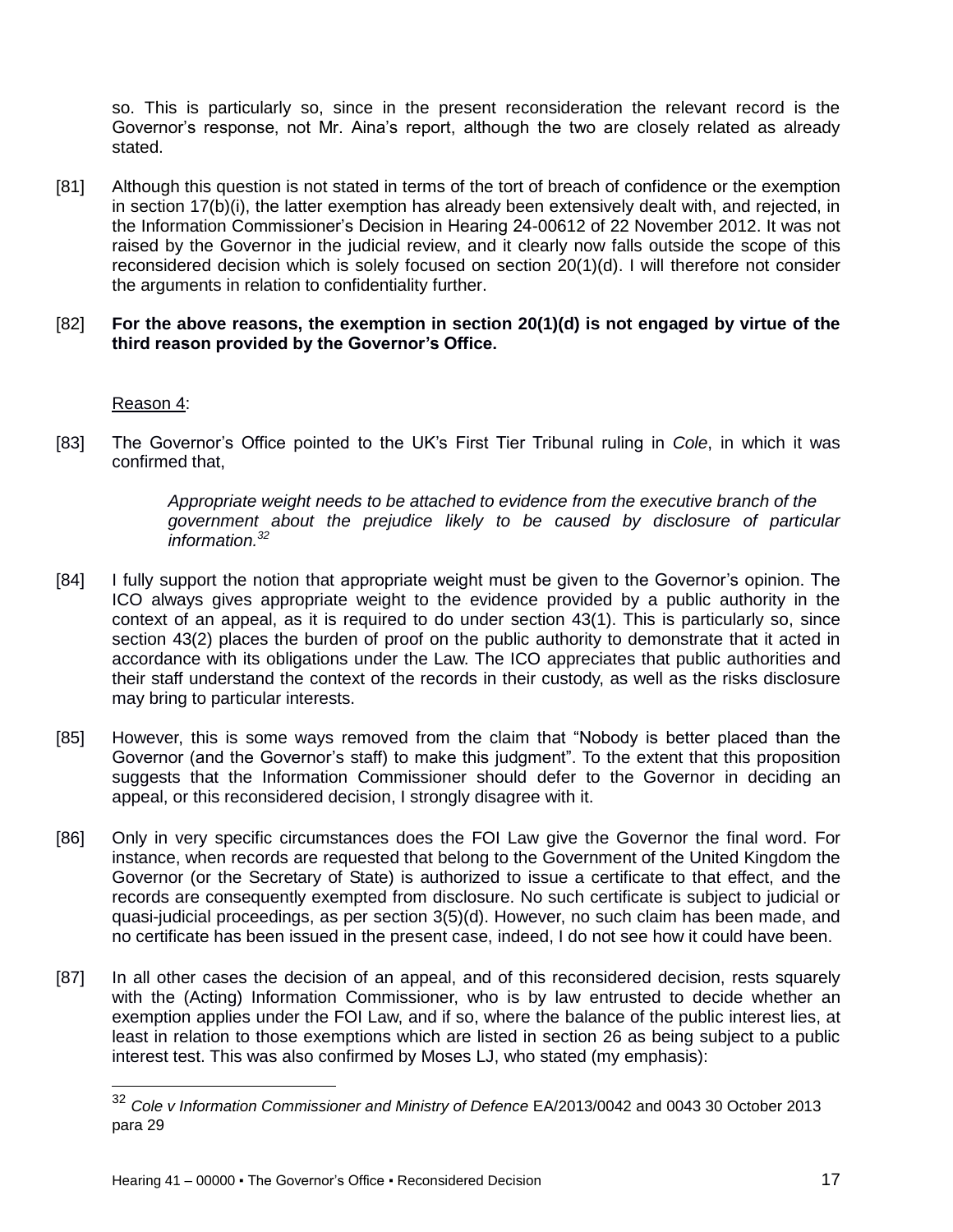*The Court must, however, bear in mind that the Commissioner is an expert on consideration of where the balance is to be struck between rival aspects of the public interest, but the Court must also bear in mind that appropriate weight must be attached to evidence from the Governor as to the prejudice likely to be caused by disclosure of the documents in issue.*

#### *The decision should, in my view, be taken by the official tasked by the law to make such decision, the Commissioner. She, after all, has the expertise of conditions in the Cayman Islands. 33*

- [88] For clarity, the exemption in section 20(1)(d) of the FOI Law differs from the parallel exemption in section 36(2)(c) of the FOIA, in that the latter requires "the reasonable opinion of a qualified person" to engage the exemption. This differs from the FOI Law which, in section 20(2) requires that the initial decision to claim the exemption must be made by the "Minister or chief officer concerned". However, section 20(2) does not support the claim that "Nobody is better placed than the Governor". It does not shift the burden of proof away from the Governor or negate the Governor's Office's duty "to show that it acted in accordance with its obligations under [the FOI Law]", by virtue of section 43(2). These obligations include the general right of access under section 6(1) and the proper application of an exemption where it is considered appropriate.
- [89] The Governor's Office's position on this point appears to be undermined by the fact that the Governor has, in fact, sought the advice of the judiciary regarding the application of section 20(1)(d), as further described in the fifth reason.

### [90] **Therefore, the point the Governor's Office makes in its fourth reason does not demonstrate that the exemption in section 20(1)(d) is engaged.**

Reason 5:

 $\overline{\phantom{a}}$ 

- [91] In its fifth reason, the Governor's Office clarifies that "the judiciary was asked for its view on the question" in the course of this case, and quotes excerpts from a letter received "from the Chief Justice on … behalf [of the judiciary]".
- [92] This was a point of some contention in the course of the judicial review, as the input from the judiciary was not clarified until very late in the process. It is public knowledge that the responsive records relate to complaints against the judiciary, and there is no objection in principle to any public authority seeking input from a potentially affected third party, such as the judiciary in this case, as long as this fact is plainly disclosed. For clarity, the FOI Law only mandates consultation with third parties in the context of the disclosure of personal information under section 23 and regulations 11-13. However, this is not the legal context within which the Governor solicited the views of the judiciary.
- [93] The Governor's Office emphasizes that,

*The judges manifestly are well placed to assess the consequence of disclosure on their continued discharge of their duties and so their view should be given substantial weight.*

*<sup>33</sup> Governor of the Cayman Islands… Judgment op cit paras 34 and 59*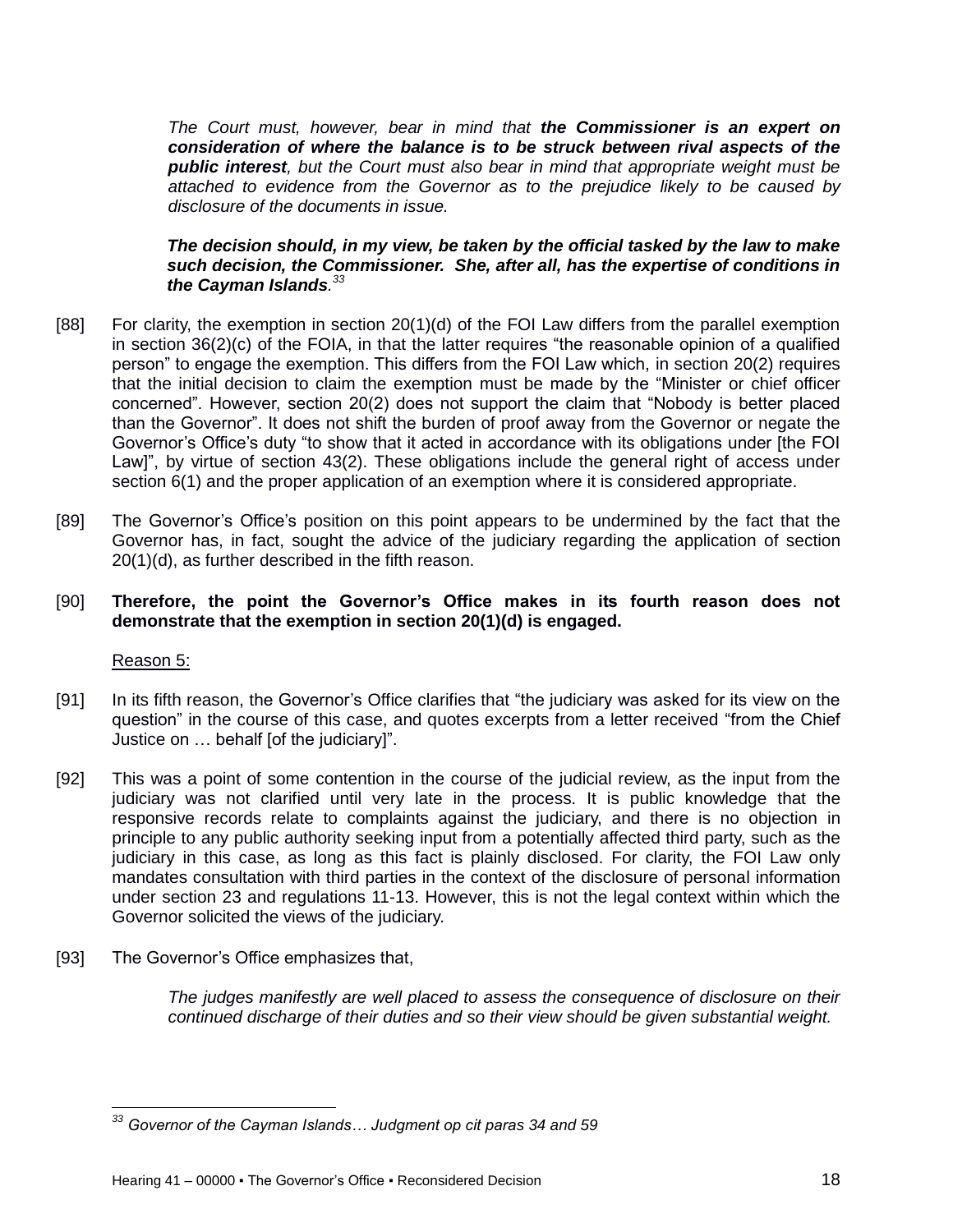- [94] This argument seems to be somewhat weakened by the Governor Office's claim in favour of the exemption for the fourth reason, that "Nobody is better placed than the Governor (and the Governor's staff)" to determine whether the exemption in section 20(1)(d) applies.
- [95] It could also be argued that the judges whom the Governor consulted, including the Chief Justice, are personally closely involved in the subject matter of the responsive records, and might therefore not be able to give, or might be perceived as not being able to give, an unbiased and objective view on the matter. Moses LJ noted that the allegations "were not in relation to their behaviour in Court",<sup>34</sup> and I do not accept, as perhaps implied, that I should defer to the views of the judiciary as expressed by the Chief Justice and quoted by the Governor's Office.
- [96] As commented by Moses LJ, the complaint clearly was based on facts, facts which have already been discussed at length in the Press, and which were the subject of Mr. Aina's report and the Governor's response. I am of course not referring to the allegations themselves, but to the underlying actions and events on which the Complaint and the Report were based, and which clearly did take place.
- [97] I disagree with the expressed views that disclosure of the Governor's response would,

*only provide an opportunity for unwarranted criticisms of the Report itself and of its findings – criticisms that could not be answered without reopening the issue of whether the Complaint had any merit, inviting everyone to form their own views.*

And that,

*…irrespective of the Governor's reasons for rejecting it, the allegations of the Complaint… are likely to engender concern, including among reasonable members of the public.*

- [98] I have explained above that in the process of determining whether an exemption applies, the focus should be on the records, not on any motivations of an applicant, the reasons he/she may have for requesting the records, or the way the records might be used after disclosure.
- [99] Section 6(3) provides:

*(3) An applicant for access to a record shall not be required to give any reason for requesting access to that record*.

[100] In *S v Information Commissioner*, the UK Information Tribunal found that,

*FOIA is … applicant and motive blind. It is about disclosure to the public, and public interests. It is not about specified individuals or private interests.*

and,

 $\overline{\phantom{a}}$ 

*In dealing with a Freedom of Information request there is no provision for the public authority to look at from whom the application has come, the merits of the application or the purpose for which it is to be used.<sup>35</sup>*

<sup>34</sup> *Governor of the Cayman Islands… Judgment* op cit, para 53

<sup>35</sup> *S v Information Commissioner* op cit ibid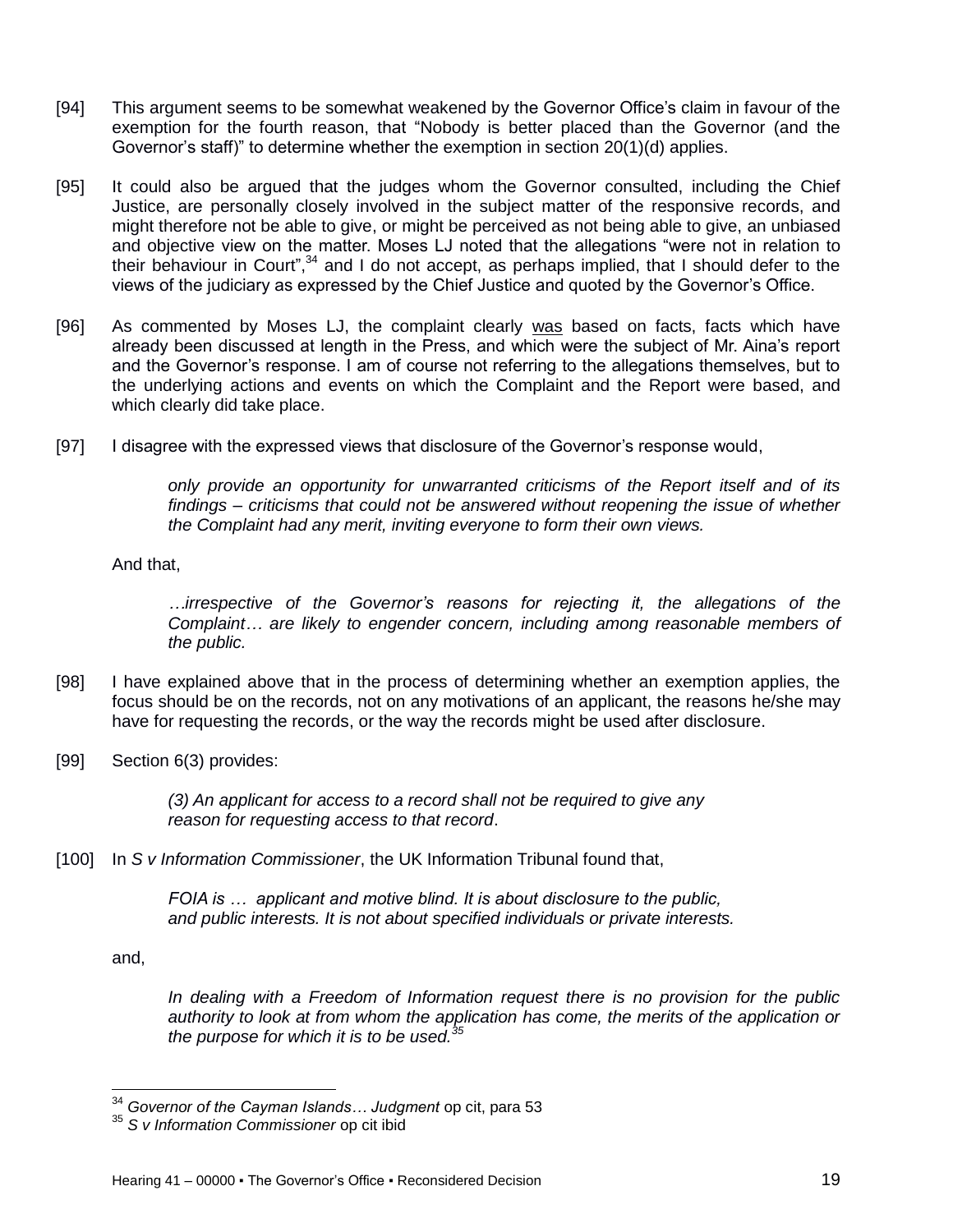- [101] The reasoning for objecting to disclosure on the basis that a public debate might ensue, in which these issues might be raised again, or that the disclosure would cause concern among members of the public, seems to overlook the fact that the public is already concerned, and that the public debate has in fact been going on ever since the events detailed in the Complaint took place. It is precisely the intent of the FOI Law to facilitate public debate, although the response to the Complaint is clearly the Governor's, and it is not an issue of inviting the public in the decision making process, particularly since this process is within the discretion of the Governor under the Constitution. However, the debate and concern to date has been based on one-sided allegations and rumours, not on the fair and balanced investigation of the facts represented by Mr. Aina's Report and the Governor's response. It would hardly seem appropriate for the rational, considered side of the debate to remain suppressed while the rumour mill churns on.
- [102] As to the statement that,

*an endless cycle of debate and recrimination potentially harmful to the reputation of the judiciary and precisely of the kind the constitutional process is designed to prevent.*

I find this statement unhelpful for the Governor's Office's case. It does nothing to enlighten us on the likelihood of prejudice, or the implied causal relationship between disclosure and harm to the stated interest, i.e. the reputation of the judiciary.

- [103] I note that the harm is here claimed to be "potential", which does not appear to explain how the required threshold is met, since the exemption demands that disclosure, "would, or would be likely" to cause the prejudice, which has been found to mean that there is a real and significant risk of it occurring.<sup>36</sup>
- [104] In the particular circumstances of this case I would expect the opposite to be true, namely that the judiciary gains in reputation as the detailed and considered reasons for the Governor's refutation of all the allegations become known and the rumours can be laid to rest.
- [105] No details are provided in the above statement regarding the reference to the "constitutional process", but I assume this refers to the Governor's powers under section 96 of the Constitution, which pertain to HE's duties and powers in respect of the judiciary. I fail to see how these are designed to prevent debate or recrimination. Section 122 of the Constitution provides for a Freedom of Information Law, and the responsive records in question are properly subject to that Law. They undoubtedly document a process that is provided for in the Constitution, i.e. the Governor's decision under section 96(4), but this does not render the records exempt from disclosure under the FOI Law.
- [106] Furthermore, a statement is made that the Complaint is defamatory and is intended to be demeaning of the judges. This issue and its proper consideration under the FOI Law were the subject of a large part of the judicial review proceedings before Moses LJ. The Judge found that section 54 cannot be construed as an exemption from the general right of access. Lord Moses said:

*A construction [of section 54] which does recognise that disclosure of defamatory material may be required, but in such circumstances provides a defence under [section 54] (2) and (3), limits that defence so that those to whom access is granted may not republish with impunity, does make sense and is coherent…*

 $\overline{\phantom{a}}$  $36$  See above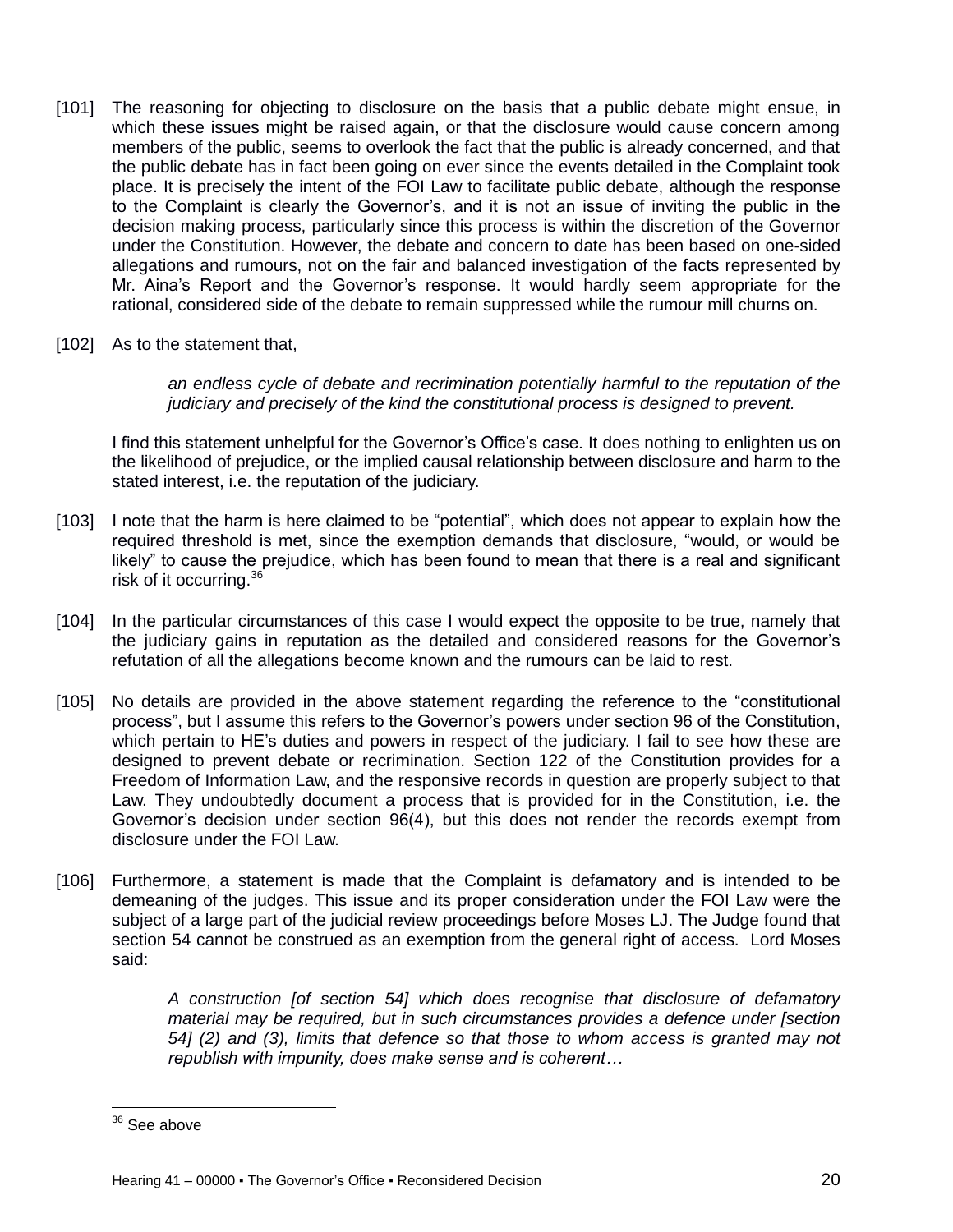*[This construction] is unarguably consistent with the objectives of the law and of the constitution. <sup>37</sup>*

In other words, whether or not a record is defamatory is not conclusive in terms of disclosure under the FOI Law. In any event, even if it were, the same conclusions I have reached above about the specific focus of this reconsideration on the application of section 20(1)(d), apply in this respect as well.

[107] It is also stated that the judges would be

*in no position to answer, being entitled and indeed bound by the Constitution – like the citizenry at large – to accept the Governor's decision.*

- [108] As I have said above, the issue is not whether the general public should be invited into the Governor's decision making. That is clearly not the case, and the Governor's constitutional discretion is not in question. The question at hand is whether the responsive records, which document the reasons for the Governor's decision, are to be withheld by reason of section  $20(1)(d)$ .
- [109] The Governor's Office has made the point in its third reason, that Mr. Aina's investigation was completed with the full cooperation of the judges. The investigation resulted in the refutation of all the allegations, and its conclusions were accepted by the Governor in full, who adopted the Report as his own response to the complainant. Under these circumstances, it would not seem that there is anything further for which the judges are answerable.
- [110] As already stated above, in my consideration of the other points raised by the Governor's Office, the Governor's response is a thorough and systematic refutation of the allegations raised in the Complaint. It was completed by a respected lawyer on behalf of the Governor, and it summarily refutes and dismisses all the allegations after a considered legal analysis. I believe that the disclosure of this document in conjunction with the Complaint itself (except for the single excerpt noted above) will diminish any potentially negative impact the release of the Complaint by itself might have had.
- [111] I also repeat the instructive example of Justice Henderson, whose ability to function in his judicial capacity has apparently not been weakened by his very public ordeal with law enforcement officials.
- [112] **For the above reasons I do not agree that the claimed exemption in section 20(1)(d) is engaged by the Governor's Office's fifth reason.**
- [113] **Having rejected all five reasons presented by the Governor's Office, I find that the responsive records are not exempted by reason of section 20(1)(d), except for the single, short excerpt of the Complaint, identified above in my discussion of the Governor's second reason.**

### **The public interest**

 $\overline{\phantom{a}}$ 

[114] As I have found that the exemption in section 20(1)(d) applies to a small part of the Complaint, I must now consider whether it would nonetheless be in the public interest to disclose the exempted information.

<sup>37</sup> *Governor of the Cayman Islands… Judgment* op cit paras 22-23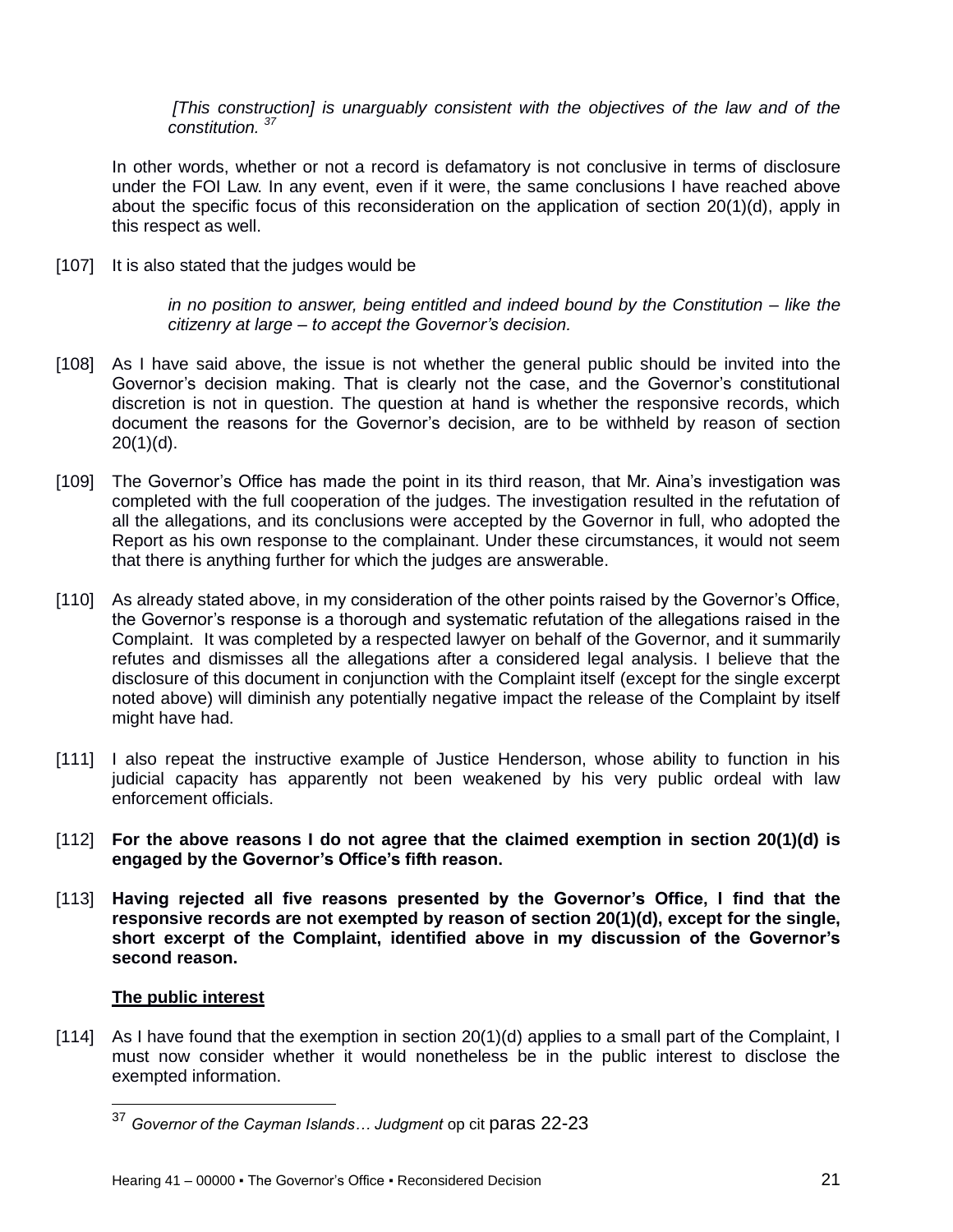- [115] For the avoidance of doubt, I also wish to conduct the public interest test in relation to the responsive records as a whole.
- [116] Section 26 provides:

*26. (1) Notwithstanding that a matter falls within sections 18, 19 (1) (a), 20 (b), (c) and (d), 21, 22, 23 and 24, access shall be granted if such access would nevertheless be in the public interest.*

[117] Regulation 2 defines the public interest as follows:

*"public interest" means but is not limited to things that may or tend to-*

*(a) promote greater public understanding of the processes or decisions of public authorities;*

*(b) provide reasons for decisions taken by Government;*

*(c) promote the accountability of and within Government;*

*(d) promote accountability for public expenditure or the more effective use of public funds;*

*(e) facilitate public participation in decision making by the Government;*

*(f) improve the quality of services provided by Government and the responsiveness of Government to the needs of the public or of any section of the public;*

*(h) deter or reveal wrongdoing or maladministration;*

*(i) reveal information relating to the health and safety of the public, or the quality of the environment or heritage sites, or measures to protect any of those matters; or*

*(j) reveal untrue, incomplete or misleading information or acts of a public authority.*

- [118] The public interest is not limited to these factors, and it "can cover a wide range of values and principles relating to the public good, or what is in the best interests of society."<sup>38</sup>
- [119] The public interest test "involves identifying the appropriate public interests and assessing the extent to which they are served by disclosure or by maintaining the exemption."<sup>39</sup> The test assumes the form of a balancing exercise between the factors in favour of disclosure and those factors in favour of maintaining the exemption.

<sup>38</sup> Information Commissioner's Office (UK) *The Public interest test. Freedom of Information Act Version 2* 5 March 2013 pp 5-6

 $39$  ld p 6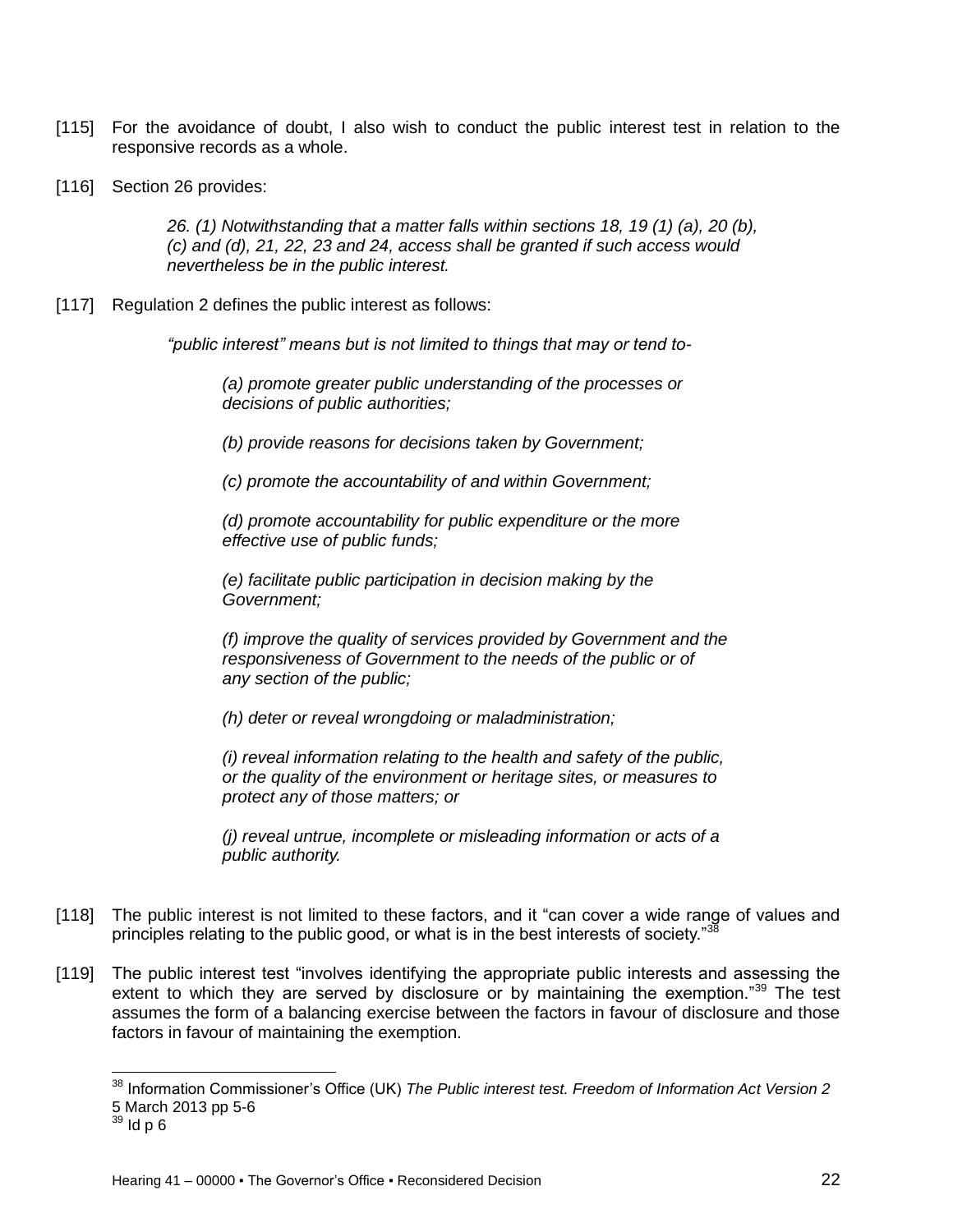[120] I must also bear in mind that section 6(5) provides:

(*5) Where the factors in favour of disclosure and those favouring nondisclosure are equal, the doubt shall be resolved in favour of disclosure but subject to the public interest test prescribed under section 26.*

[121] In the Decision in Hearing 19-01911 the Information Commissioner stated that

*Given the extraordinary attention … topics documented by the responsive records have received and continue to receive in the media, I wish in the first instance to clarify that "public interest" in the context of an FOI application and appeal means "something which*  serves the interests of the public", and not "something which the public is interested in". *Therefore, the media attention for the port expansion is only relevant in so far as it is an indication of the former, not as an indication of the latter.*<sup>40</sup>

The UKICO agrees, saying that "Media coverage of an issue may indicate that there is a public interest at stake, but it is not proof of the fact."<sup>41</sup>

This consideration is relevant in the present case, given the fact that a lot of attention has been, and continues to be given in the media to Operation Tempura in general, and to the responsive records in this case, specifically.

### The position of the Governor's Office:

- [122] The Governor's Office claims that disclosure of the Complaint and the Governor's response would not be in the public interest. It identifies the following relevant public interest factors, and balances these against disclosure, as follows:
	- 1. There is in general a public interest in promoting greater public understanding of the decisions of public authorities, and in providing reasons for decisions taken by **Government**
	- 2. There would be a significant negative impact on public confidence in the Cayman judiciary. Publication would reignite public comments of untrue allegations.
	- 3. Disclosure would jeopardize the integrity of future investigations by the Governor. The Governor must feel free to create detailed reports without fear that these will be used to inflame public distrust of the judiciary.
	- *4.* The nature of the allegations has already been discussed in the Press. Since the Governor has already stated that they were without merit, this "must greatly diminish any public interest in disclosing them." In this regard, the Governor's Office also refers to *Foreign and Commonwealth Office v Information Commissioner and Friends of the Earth*<sup>42</sup>, claiming that "*The public interest in disclosure may be diminished if disclosure of the requested information will add little to what is already in the public domain."*

<sup>40</sup> ICO Decision 19-01911 13 December 2011

 $41$  Id p  $7$ 

<sup>42</sup> *Foreign and Commonwealth Office v Information Commissioner and Friends of the Earth* EA/2006/0065 29 June 2007 para 43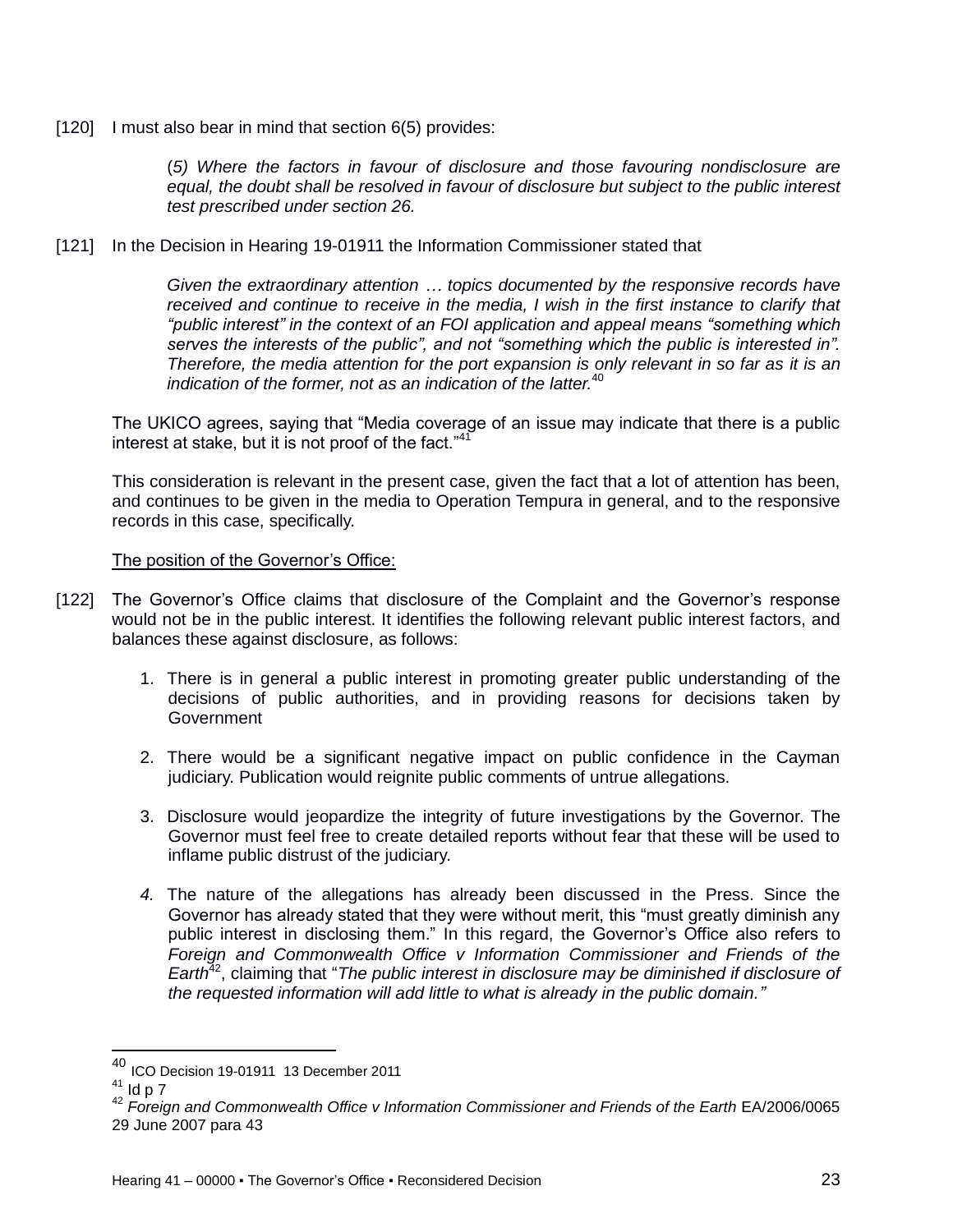5. The quality of decision making of the Governor has already been given the seal of approval by Moses LJ, when, indicating the importance of giving reasons for public decision, he stated:

> *… the public, it might fairly be said, was entitled to know that the summary dismissal was the result of a conclusion reached after thorough and reasoned consideration. <sup>43</sup>*

The Governor's Office points out that Moses LJ noted that the report "considered the facts and the relevant law in great depth... [it is a] detailed and lengthy consideration"<sup>44</sup>, and it claims:

*Accordingly, the public already has a substantial degree of reassurance in relation to the Governor's decision. .. disclosure… would not satisfy any lingering public interest, but would only serve to fuel the continuing discussion of… Operation Tempura by a few individuals, most of whom no longer reside in the Cayman Islands. The release… will not satisfy the minority and will not serve to bring Operation Tempura, or even the allegations contained in the Complaint, to a close. This is clearly illustrated by the fact that (i) Mr. Bridger has made yet another complaint in relation to the same subject matter to the RCIPS as recently as this year… and (ii) a number of persons involved, including Mr. Evans, continue to speak at conferences about Operation Tempura events. … [T]aking into account the public interest does not require undue consideration to be given to the interests of a marginal few who have a personal interest in the information or to a preoccupation of the local media with an episode which concerned their own sector.*

The Governor's Office concludes by reiterating that, "notwithstanding the Commissioner's sectoral expertise", appropriate weight has to be given to the Governor's views, also in respect of the public interest, and that the Governor is well placed to assess the balance between the public interest in knowing the full reasons for the Governor's decision weighed against "the public interest in not disseminating slurs against the Judiciary,"

6. Finally, the Governor's Office states that,

*The potential impact of disclosure on those who are now subject to yet another investigation following the most recent complaint made by Mr. Bridger must also be weighed in the balance in this regard.*

#### Discussion:

[123] In relation to the single segment in the Complaint, which I have found to be exempt by reason of section 20(1)(d), I do not believe that any of the factors in favour of disclosure identified in the Regulations apply, and there are no other relevant factors that would tip the balance in favour of disclosure. On the other hand, in respect of the information in the excerpt, there is a strong public interest in preventing the discrediting of the judiciary, and the undermining of public confidence in the judiciary. The redacted material was not considered in Mr Aina's report.

<sup>43</sup> *Governor of the Cayman Islands… Judgment* op cit para 57

 $44$  Id para 51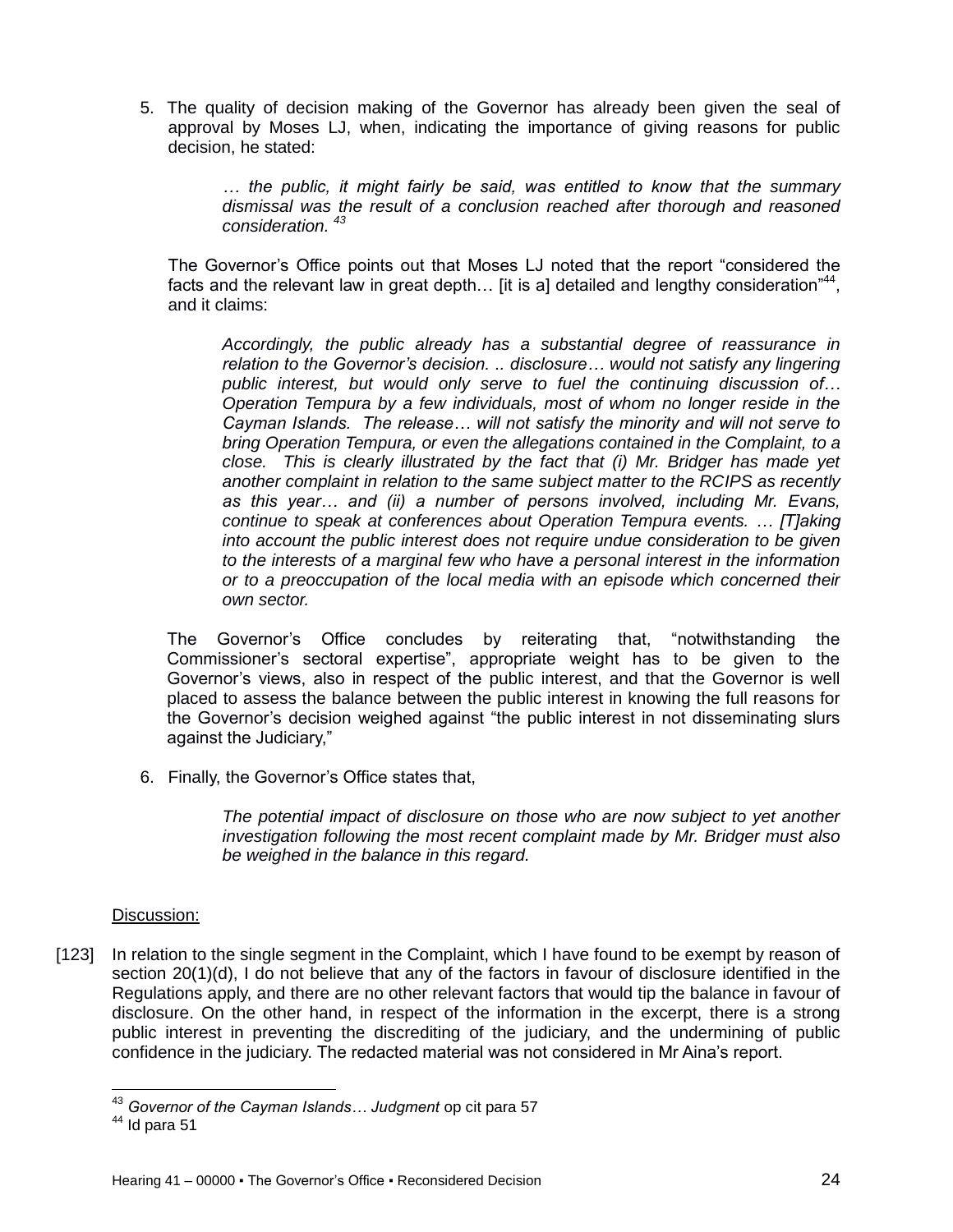- [124] **Therefore, I am satisfied that the public interest factors in favour of withholding the single segment of the Complaint identified above outweigh the factors in favour of disclosure. It would therefore not be in the public interest to disclose that part of the Complaint to which the exemption in section 20(1)(d) applies.**
- [125] In regard to the remainder of the Complaint and the totality of the Governor's response, I repeat that I have found that the exemption in section 20(1)(d) does not apply, and therefore there is no requirement to consider whether the responsive records should, nonetheless, be disclosed in the public interest under section 26. However, for the avoidance of doubt, I will now discuss where, in my opinion, the balance of the public interest would lie.

#### Factors in favour of disclosure:

- [126] The following factors are in favour disclosure:
	- a. I agree with the Governor's Office that the public interest in providing reasons for decisions taken by Government, is relevant.

The Governor's response was provided to the complainant, as demanded by section 19 of the Constitution, as well as by section 27 of the FOI Law, as Moses LJ pointed out:

*27. Public authorities shall make their best efforts to ensure that decisions and the reasons for those decisions are made public unless the information that would be disclosed thereby is exempt under this Law.*

Furthermore, in the Judgment Moses LJ stated (my emphasis):

*54. The importance of* **[the** *Sittimpalam***]** *decision… is the emphasis placed upon and the recognition of the need for the public to understand the reasons for the decision made …*

56. The importance of giving reasons hardly needs emphasis in the context of judges but may need underlining to those responsible for administration and to the public generally. The giving of reasons provides a framework of discipline for the decision-maker and compels the decision-maker to justify his conclusions. Of particular significance in this case, **the giving of reasons provides satisfaction to the public that the decision-maker has approached his task carefully and conscientiously in proportion to the importance of the issues he is called upon to decide**.

57. **The allegations in the instant case were not merely of concern to the complainant but to the public in the Cayman Islands… The public… was entitled to know that the summary dismissal was the result of a conclusion reached after thorough and reasoned consideration. …**

58. … **What had to be balanced was the public interest in ensuring that the summary dismissal was reasoned and transparent against the dangers of repetition of dismissed complaints….**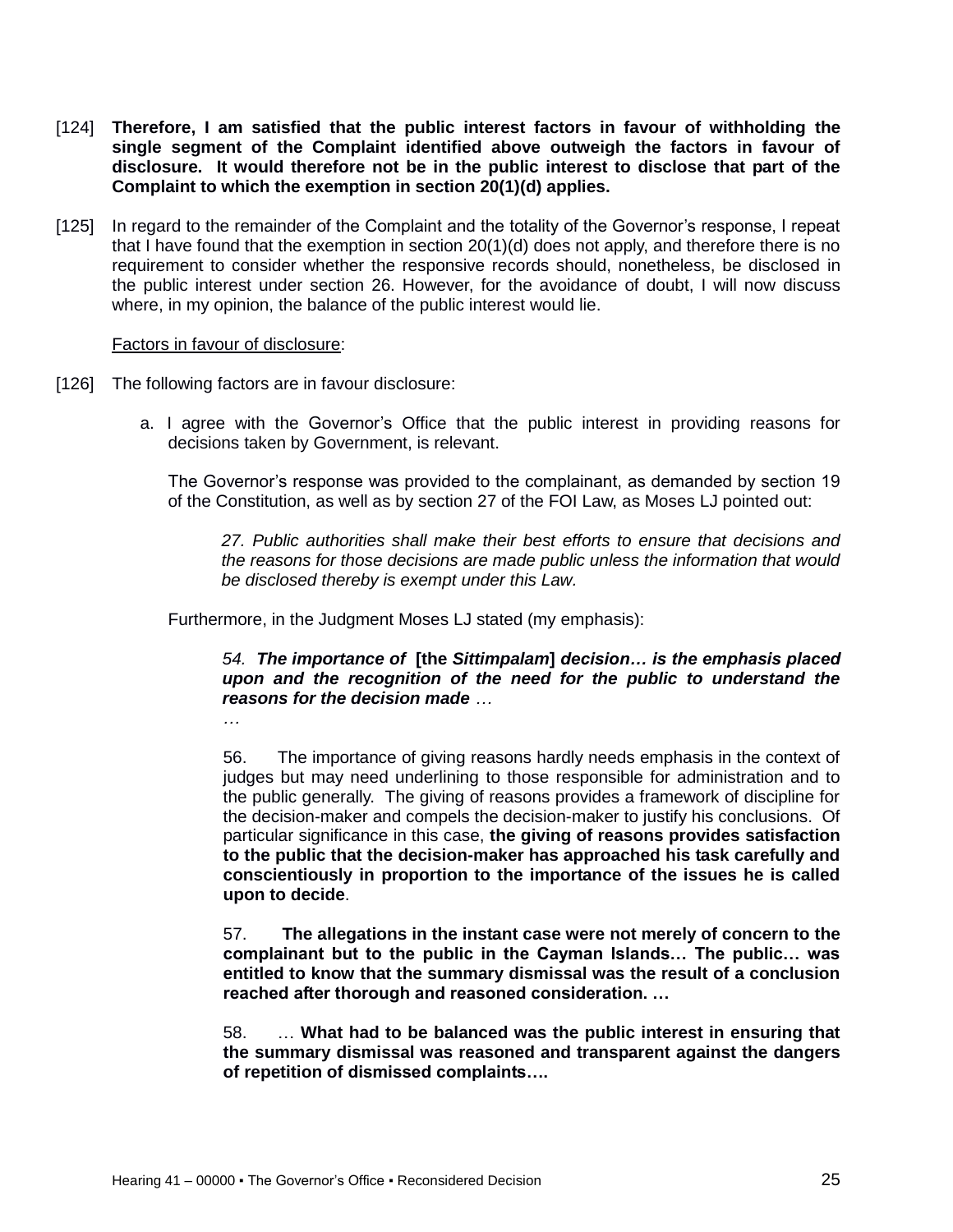Public authorities need to be, and need to be seen to be, accountable for the decisions they make, except where the information that would be revealed is itself exempted, which it is not in this case. The matters at stake do not only relate to the personal affairs of the complainant, as the Governor's Office claims, but are of great public concern.

Consequently, I consider the public interest in knowing the reasons for decisions made by public authorities significant, and specifically so in regard to the Governor's response to the allegations against the judiciary.

b. Also relevant is the public interest in promoting Government's accountability for public expenditure. It has been widely reported, following a request under the FOI Law, that significant funds have been expended on the Report, and on the subsequent judicial review of the Information Commissioner's Decision in Hearing 24-00612. The Press has reported that the total costs amount to some CI\$700,000, and the public is entitled to know whether these funds have been spent wisely.

Financial accountability is relevant in a wider sense, as well. There can be no doubt that the disclosure of the responsive records would elevate and inform the public debate about Operation Tempura, which, it has been reported, has involved public expenditure of an even greater magnitude.

- c. The publication of the responsive records would support the public's understanding and perception that, in respect to this important part of Operation Tempura, the right actions were taken and the right decisions made. The Governor's Office has – to its credit recognized this as a relevant public interest factor in favour of disclosure. In my view, this factor is particularly important in the circumstances of this case in which the allegations are widely known and have been discussed in some detail in the Press, but in which the general public has not been given the reasons for the Governor's dismissal of the allegations.
- d. Finally, I consider the public trust in the judiciary as an important public interest, however, in direct contradiction to the bulk of the argumentation of the Governor's Office, I am convinced that the publication of the carefully considered analysis and conclusions of an eminent lawyer, such as Mr. Aina QC, taken over by the Governor in full and leading to the summary dismissal of all complaints, would likely reinforce the public trust in the judiciary, rather than harm it.

#### Factors in favour of non-disclosure:

- [127] The Governor's Office lists a number of factors which, they claim, demonstrate the public interest in not disclosing the responsive records. To some degree these have already been discussed in the consideration of the exemption itself, however, they are repeated here for clarity.
	- a. I have discussed the claimed negative impact of disclosure on public confidence in judges above, and I have reached the conclusion that, in the circumstances of this case, this constitutes a public interest factor in favour of disclosure rather than against it. The allegations have already been widely discussed in the Press but the carefully considered reasons for the Governor's dismissal remain unknown.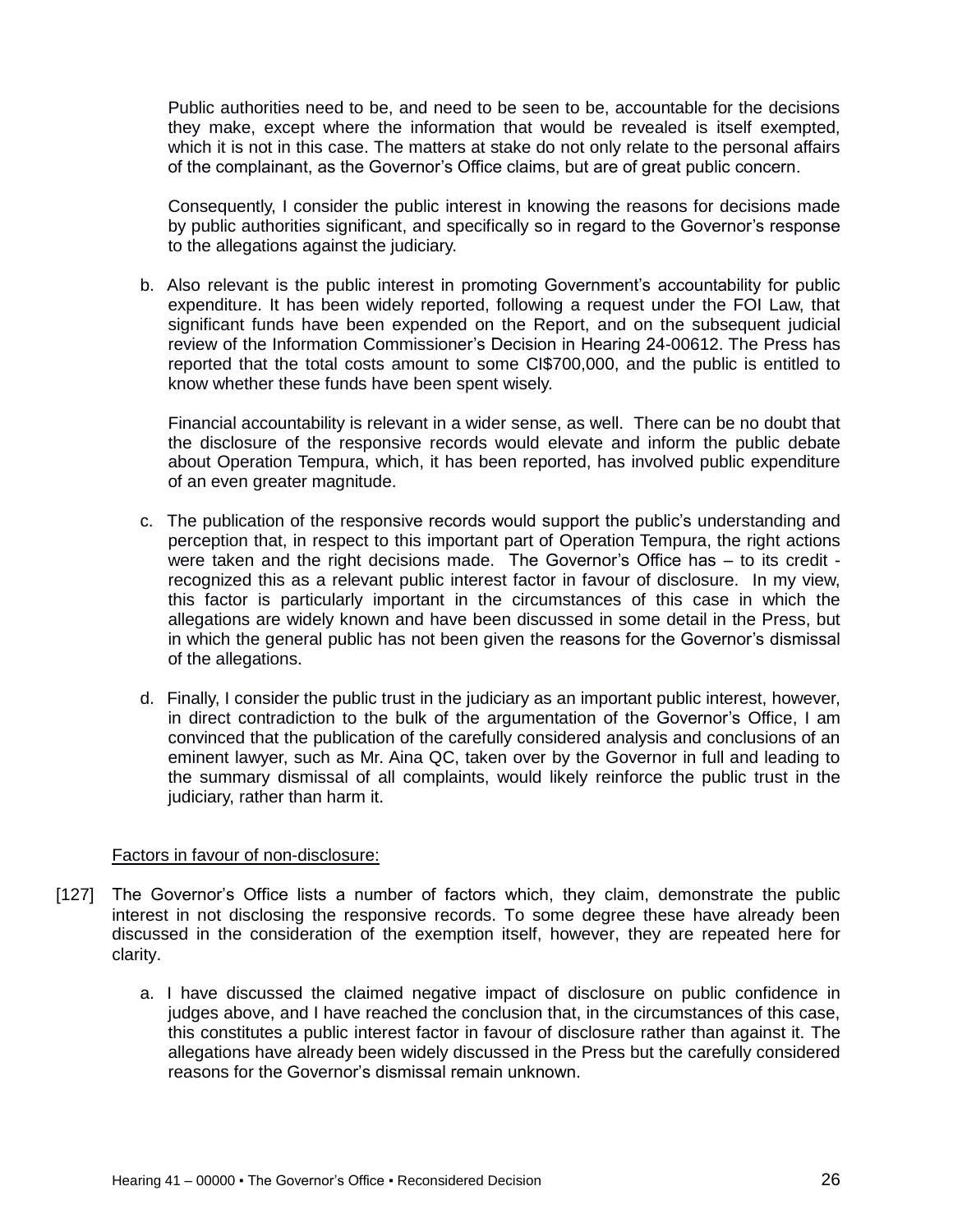- b. I have discussed the claimed impact of disclosure on the integrity of future investigations at length in my consideration of the Governor's third reason for the exemption proper. I found that it does not meet the required threshold for the exemption to be engaged. I recognize the public interest in ensuring that future investigations can proceed unimpededly, but, given that I consider the likelihood of prejudice as a result of disclosure of the responsive records as extremely low, I am giving it little weight as a factor in favour of non-disclosure in the circumstances of this case.
- c. The Governor's Office claims that the Governor's published statement about the allegations should suffice, and that the fact that the allegations have been discussed in the Press diminishes the public interest in disclosing the detailed reasons in the Governor's full response. In support of this view, the Governor's Office refers to *FCO v Information Commissioner* which, it says, supports the notion that the public interest in disclosure is diminished if the requested information adds little to what is already in the public domain.

However, the *FCO* case can be sharply distinguished from the present case on at least two crucial points: in the *FCO* case, (1) "there was nothing of substance in the disputed information which would have added in any material way to the public's understanding of the … areas of concern", and (2) "there was an abundance of material in the public domain which addressed each of the ... highlighted areas of public concern".<sup>45</sup> This is in sharp contradistinction to the present case in which, as Moses LJ commented, "There is no information whatever in the public domain as to why the Governor summarily dismissed the allegations... ",<sup>46</sup> and the public is entitled to know the reasons for the dismissal of the allegations. This factor, therefore, does not diminish the public interest in disclosing the detailed reasons, as claimed.

d. The Governor's Office does not expand on its last public interest point. It is asking me to consider the impact on "yet another investigation following the most recent complaint made by Mr. Bridger". I do not consider this a public interest factor relevant to the exemption in section 20(1)(d), as it pertains to another exemption, e.g. the exemption in section 16(b)(i) relating to the conduct of investigations. I refer to the discussion above about the specific scope of this reconsidered decision.

### Public interest balance:

 $\overline{\phantom{a}}$ 

[128] **Although I am not required to conduct a public interest test in relation to those parts of the responsive records which are not exempted under section 20(1)(d), for the avoidance of doubt I have nonetheless done so. I have balanced the public interest factors, and I find that the factors in favour of disclosing outweigh the factors in favour of withholding. I therefore find that, even had the exemption applied, access should nonetheless have been granted in the public interest.** 

<sup>45</sup> *Foreign and Commonwealth Office…* op cit para 43

<sup>46</sup> *Governor of the Cayman Islands…* op cit para 55